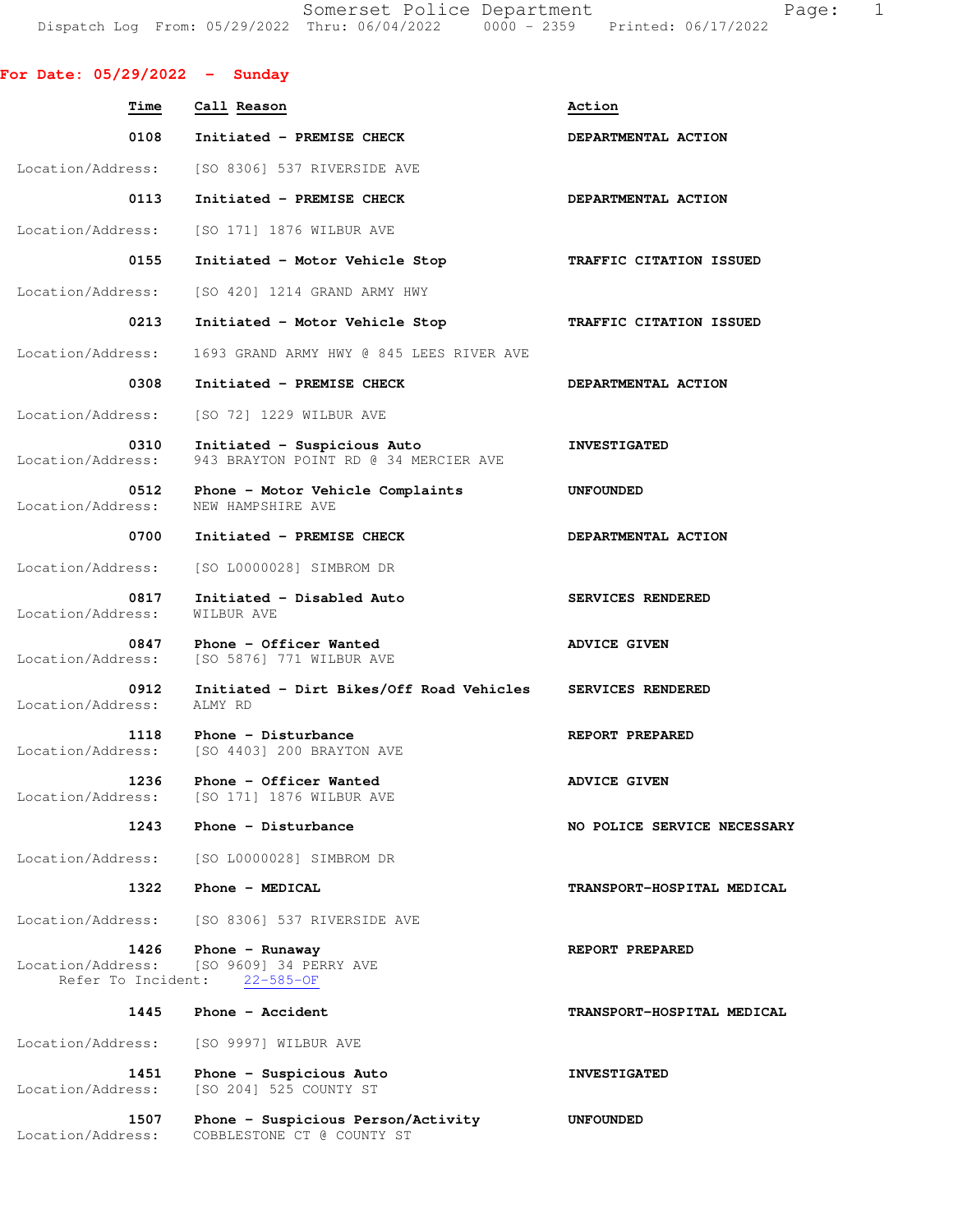| 1528                                    | Phone - MEDICAL                                                                                 | TRANSPORT-HOSPITAL MEDICAL  |
|-----------------------------------------|-------------------------------------------------------------------------------------------------|-----------------------------|
| Location/Address:                       | [SO 4307] 815 GRAND ARMY HWY                                                                    |                             |
| 1641                                    | Phone - Alarm Burglar/Holdup                                                                    | ACCIDENTAL/DEFECTIVE ALARM  |
| Location/Address:                       | [SO 2669] 996 BRAYTON AVE                                                                       |                             |
| 1722                                    | Phone - Officer Wanted<br>Location/Address: [SO 1499] 565 SOUTH ST                              | REPORT PREPARED             |
| 1749                                    | Phone - Disturbance<br>Location/Address: [SO 8128] 534 CHACE ST<br>Refer To Incident: 22-588-OF | REPORT PREPARED             |
| 1902                                    | Phone - Parking Violation                                                                       | NO POLICE SERVICE NECESSARY |
| Location/Address:                       | IVANHOE AVE                                                                                     |                             |
| 1933                                    | Initiated - Continued Investigation<br>Location/Address: [SO 4059] 545 KENNETH AVE              | <b>ARREST</b>               |
| 1957 - 19                               | Phone - Officer Wanted                                                                          | REPORT PREPARED             |
| Location/Address: 1147 COUNTY ST        | Refer To Incident: 22-589-OF                                                                    |                             |
|                                         | 2135 Phone - FireWorks Complaint                                                                | DEPARTMENTAL ACTION         |
| Location/Address: ST MICHAELS AVE       |                                                                                                 |                             |
| 2146                                    | Phone - Runaway<br>Location/Address: [SO 9676] 91 HEMLOCK ST<br>Refer To Incident: 22-590-OF    | REPORT PREPARED             |
| 2307<br>Location/Address: 91 HEMLOCK ST | Radio - Continued Investigation<br>Refer To Incident: 22-590-OF                                 | <b>SERVICES RENDERED</b>    |
| 2324                                    | Initiated - Continued Investigation                                                             | <b>DEPARTMENTAL ACTION</b>  |
| Location/Address:                       | 565 SOUTH ST                                                                                    |                             |
| 2325<br>Location/Address:               | Phone - FireWorks Complaint<br>SHERMAN RD                                                       | <b>UNFOUNDED</b>            |
| 2333                                    | Initiated - PREMISE CHECK                                                                       | DEPARTMENTAL ACTION         |
|                                         | Location/Address: [SO L0000028] SIMBROM DR                                                      |                             |
| For Date: $05/30/2022 -$ Monday         |                                                                                                 |                             |
| 0027                                    | Initiated - PREMISE CHECK                                                                       | DEPARTMENTAL ACTION         |
|                                         | Location/Address: [SO 5588] 150 SLADES FERRY AVE                                                |                             |
| 0029                                    | Initiated - PREMISE CHECK                                                                       | DEPARTMENTAL ACTION         |
|                                         | Location/Address: [SO 8306] 537 RIVERSIDE AVE                                                   |                             |
| 0040                                    | Initiated - PREMISE CHECK                                                                       | DEPARTMENTAL ACTION         |
| Location/Address:                       | [SO 171] 1876 WILBUR AVE                                                                        |                             |
| 0044                                    | Initiated - Continued Investigation                                                             | <b>DEPARTMENTAL ACTION</b>  |
| Location/Address:                       | 579 KATHLEEN AVE                                                                                |                             |
| 0047                                    | Initiated - PREMISE CHECK                                                                       | DEPARTMENTAL ACTION         |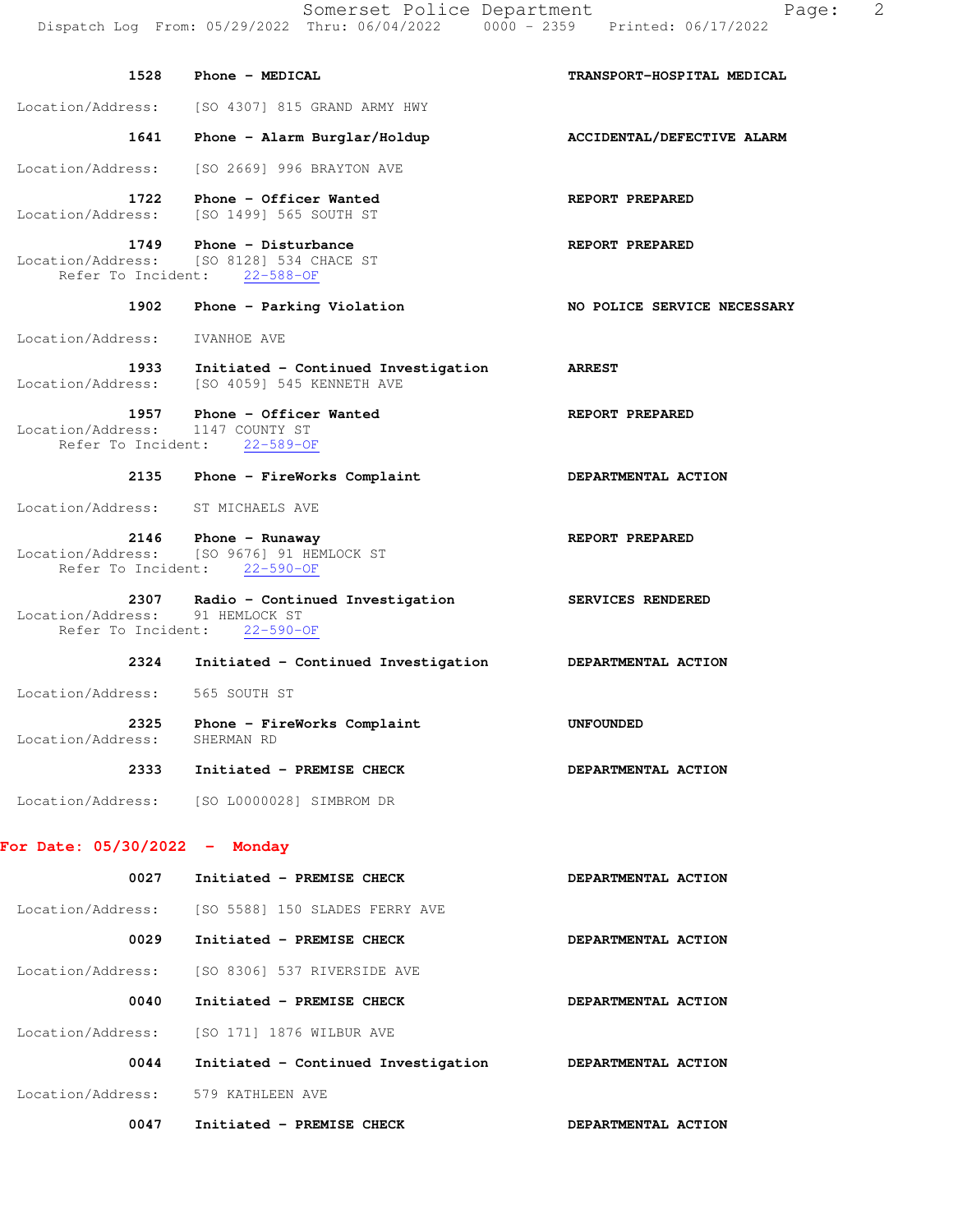|                                                 | Somerset Police Department<br>Dispatch Log From: 05/29/2022 Thru: 06/04/2022 0000 - 2359 Printed: 06/17/2022 | 3<br>Page:                 |
|-------------------------------------------------|--------------------------------------------------------------------------------------------------------------|----------------------------|
|                                                 | Location/Address: [SO 2267] 3129 COUNTY ST                                                                   |                            |
| 0048                                            | Initiated - PREMISE CHECK                                                                                    | DEPARTMENTAL ACTION        |
| Location/Address:                               | [SO 1] 54 COUNTY ST                                                                                          |                            |
| 0052<br>Location/Address:                       | Initiated - Suspicious Auto<br>WALKER ST                                                                     | <b>INVESTIGATED</b>        |
| 0054<br>Location/Address:<br>Refer To Incident: | Initiated - Continued Investigation MINVESTIGATED<br>545 KENNETH AVE<br>$22 - 591 - OF$                      |                            |
| 0100                                            | Initiated - Motor Vehicle Stop                                                                               | TRAFFIC CITATION ISSUED    |
| Location/Address:                               | 264 WASHINGTON AVE @ 1212 COUNTY ST                                                                          |                            |
| 0108                                            | Initiated - PREMISE CHECK                                                                                    | DEPARTMENTAL ACTION        |
| Location/Address:                               | [SO 87] 625 COUNTY ST                                                                                        |                            |
| 0117                                            | Initiated - Motor Vehicle Stop                                                                               | TRAFFIC CITATION ISSUED    |
| Location/Address:                               | 279 PRATT AVE @ 1119 COUNTY ST                                                                               |                            |
| 0121<br>Location/Address:                       | Phone - Motor Vehicle Complaints<br>7 NEW HAMPSHIRE AVE                                                      | UNFOUNDED                  |
| 0145                                            | Initiated - PREMISE CHECK                                                                                    | DEPARTMENTAL ACTION        |
| Location/Address:                               | [SO 603] 1464 COUNTY ST                                                                                      |                            |
| 0147                                            | Initiated - PREMISE CHECK                                                                                    | DEPARTMENTAL ACTION        |
| Location/Address:                               | [SO 136] 1804 COUNTY ST                                                                                      |                            |
| 0315                                            | Radio - Officer Wanted                                                                                       | DEPARTMENTAL ACTION        |
| Location/Address:                               | 545 KENNETH AVE                                                                                              |                            |
| 0359<br>Location/Address:<br>Refer To Incident: | Phone - Motor Vehicle Complaints<br>7 NEW HAMPSHIRE AVE<br>$22 - 592 - 0F$                                   | REPORT PREPARED            |
| 0424<br>Location/Address:                       | Initiated - Suspicious Auto<br>[SO 8306] 537 RIVERSIDE AVE                                                   | <b>INVESTIGATED</b>        |
| 0822<br>Location/Address:                       | Phone - Disorderly Conduct<br>[SO 5374] 25 BUXTON AVE Apt. #2                                                | REPORT PREPARED            |
| 1025<br>Location/Address:<br>Refer To Incident: | Walk-In - Officer Wanted<br>579 KATHLEEN AVE<br>$22 - 595 - OF$                                              | REPORT PREPARED            |
| 1207                                            | Initiated - Summons/Papers Service                                                                           | TRESPASS NOTICE ISSUED     |
| Location/Address:                               | [SO 4059] 545 KENNETH AVE                                                                                    |                            |
| 1302                                            | Phone - Accident, Injury                                                                                     | TRANSPORT-HOSPITAL MEDICAL |
| Location/Address:<br>Refer To Accident:         | 985 BRAYTON AVE @ 500 READ ST<br>$22 - 190 - AC$                                                             |                            |
| 1336<br>Refer To Accident:                      | Phone - Accident<br>Location/Address: [SO 44] 1833 WILBUR AVE<br>$22 - 191 - AC$                             | REPORT PREPARED            |
| 1342                                            | Phone - Animal Complaint                                                                                     | DEPARTMENTAL ACTION        |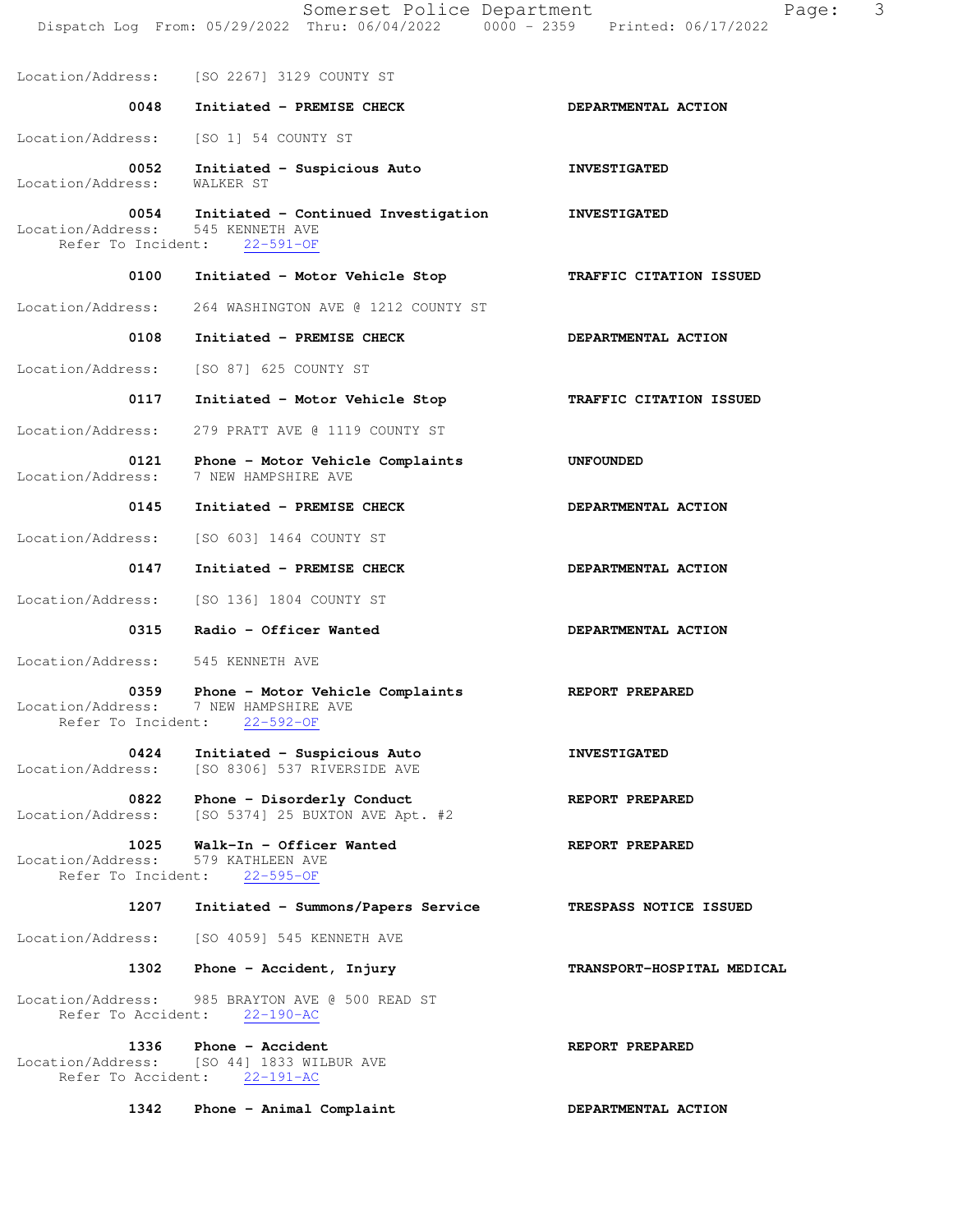|                                  | Somerset Police Department<br>Dispatch Log From: 05/29/2022 Thru: 06/04/2022 0000 - 2359 Printed: 06/17/2022   | 4<br>Page:                   |
|----------------------------------|----------------------------------------------------------------------------------------------------------------|------------------------------|
|                                  | Location/Address: [SO 2265] 98 BERUBE AVE                                                                      |                              |
| Location/Address:                | 1343 Phone - Hazardous Condition<br>144 NEWHILL AVE @ 995 RIVERSIDE AVE                                        | <b>INVESTIGATED</b>          |
|                                  | 1351 Phone - MEDICAL                                                                                           | TRANSPORT-HOSPITAL MEDICAL   |
| Location/Address:                | [SO 9107] 442 FOLEY AVE                                                                                        |                              |
| 1404<br>Location/Address:        | Phone - Hazardous Condition<br>[SO 2] 535 GRAND ARMY HWY                                                       | <b>INVESTIGATED</b>          |
| 1429<br>Location/Address:        | Walk-In - Continued Investigation<br>[SO 8123] 465 COUNTY ST                                                   | <b>INVESTIGATED</b>          |
| 1447                             | <b>Phone - MEDICAL</b>                                                                                         | TRANSPORT-HOSPITAL MEDICAL   |
| Location/Address: 97 DUBLIN ST   |                                                                                                                |                              |
|                                  | 1538 Phone - Accident, Injury                                                                                  | TRANSPORT-HOSPITAL M/V CRASH |
|                                  | Location/Address: [SO 1697] 551 LEES RIVER AVE<br>Refer To Accident: 22-192-AC<br>Refer To Incident: 22-597-OF |                              |
|                                  | 1753 Phone - Fire Marine Rescue<br>Location/Address: [SO L0000046] MAIN ST                                     | SERVICES RENDERED            |
| Location/Address:                | 1805 Phone - MEDICAL<br>121 GROVE AVE                                                                          | Patient Refusal              |
| Location/Address:                | 2012 Phone - Officer Wanted<br>15 BUXTON AVE                                                                   | SERVICES RENDERED            |
| 2038                             | Initiated - PREMISE CHECK                                                                                      | DEPARTMENTAL ACTION          |
| Location/Address:                | [SO L0000028] SIMBROM DR                                                                                       |                              |
| 2109                             | Initiated - Motor Vehicle Stop                                                                                 | TRAFFIC CITATION ISSUED      |
|                                  | Location/Address: 4231 RIVERSIDE AVE @ 481 SOUTH ST                                                            |                              |
| 2134                             | Initiated - PREMISE CHECK                                                                                      | DEPARTMENTAL ACTION          |
| Location/Address:                | MASSASOIT ST                                                                                                   |                              |
| 2157                             | Phone - 911 Hang up/Aban line/Unf Call                                                                         | ACCIDENTAL 9-1-1 CALL        |
| Location/Address:                | 155 HIGHRIDGE RD                                                                                               |                              |
| For Date: $05/31/2022 -$ Tuesday |                                                                                                                |                              |
| 0017                             | Initiated - PREMISE CHECK                                                                                      | DEPARTMENTAL ACTION          |

| Location/Address: | [SO 8306] 537 RIVERSIDE AVE |                            |
|-------------------|-----------------------------|----------------------------|
| 0020              | Initiated - PREMISE CHECK   | DEPARTMENTAL ACTION        |
| Location/Address: | [SO 5797] 1258 WILBUR AVE   |                            |
| 0026              | Initiated - PREMISE CHECK   | DEPARTMENTAL ACTION        |
| Location/Address: | [SO 138] 1878 WILBUR AVE    |                            |
| 0030              | Initiated - PREMISE CHECK   | DEPARTMENTAL ACTION        |
| Location/Address: | ISO 321 1199 WILBUR AVE     |                            |
| 0040              | Initiated - PREMISE CHECK   | <b>DEPARTMENTAL ACTION</b> |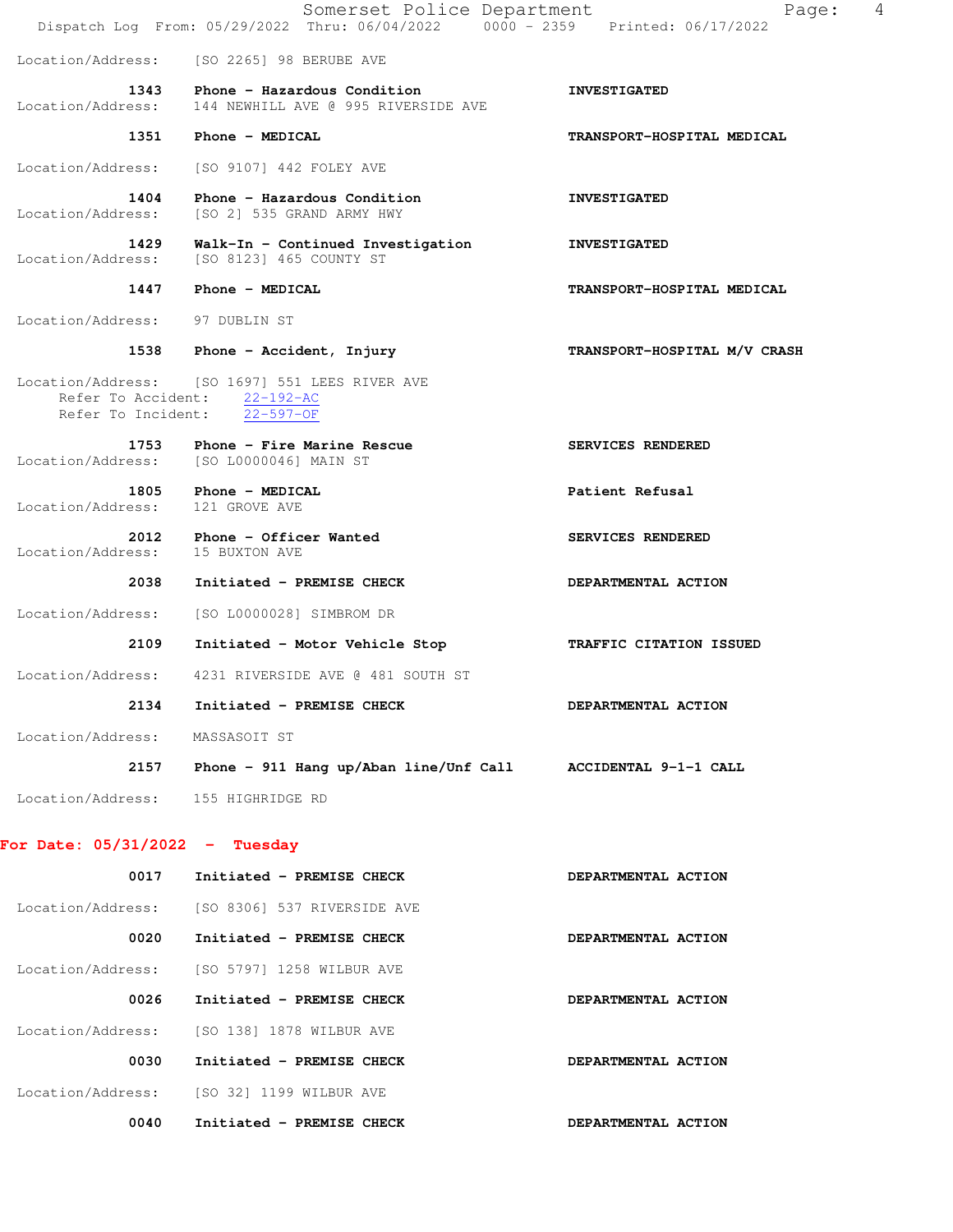|                                                 | Somerset Police Department<br>Dispatch Log From: 05/29/2022 Thru: 06/04/2022 0000 - 2359 Printed: 06/17/2022 | 5<br>Page:                 |
|-------------------------------------------------|--------------------------------------------------------------------------------------------------------------|----------------------------|
|                                                 | Location/Address: [SO 87] 625 COUNTY ST                                                                      |                            |
| 0041                                            | Initiated - Motor Vehicle Stop                                                                               | TRAFFIC WARNING ISSUED     |
| Location/Address:                               | [SO 3833] 90 WILLOW AVE                                                                                      |                            |
| 0047                                            | Initiated - PREMISE CHECK                                                                                    | DEPARTMENTAL ACTION        |
| Location/Address:                               | [SO L0000023] 1606 RIVERSIDE AVE                                                                             |                            |
| 0051                                            | Initiated - PREMISE CHECK                                                                                    | DEPARTMENTAL ACTION        |
| Location/Address:                               | [SO 1093] 830 READ ST                                                                                        |                            |
| 0057                                            | Initiated - PREMISE CHECK                                                                                    | DEPARTMENTAL ACTION        |
| Location/Address:                               | [SO 5588] 150 SLADES FERRY AVE                                                                               |                            |
| 0100                                            | Initiated - PREMISE CHECK                                                                                    | DEPARTMENTAL ACTION        |
| Location/Address:                               | [SO 1862] 1115 GRAND ARMY HWY                                                                                |                            |
| 0132                                            | Initiated - PREMISE CHECK                                                                                    | DEPARTMENTAL ACTION        |
| Location/Address:                               | [SO 61] 1250 GRAND ARMY HWY                                                                                  |                            |
| 0138                                            | Initiated - PREMISE CHECK                                                                                    | DEPARTMENTAL ACTION        |
| Location/Address:                               | [SO 9602] 1693 GRAND ARMY HWY                                                                                |                            |
| 0143                                            | Initiated - PREMISE CHECK                                                                                    | DEPARTMENTAL ACTION        |
| Location/Address:                               | [SO 855] 4052 COUNTY ST                                                                                      |                            |
| 0150                                            | Initiated - PREMISE CHECK                                                                                    | DEPARTMENTAL ACTION        |
| Location/Address:                               | [SO 51] 1236 COUNTY ST                                                                                       |                            |
| 0153                                            | Initiated - Motor Vehicle Stop                                                                               | TRAFFIC CITATION ISSUED    |
|                                                 | Location/Address: [SO 9602] 1693 GRAND ARMY HWY                                                              |                            |
| 0225                                            | Initiated - Motor Vehicle Stop                                                                               | TRAFFIC CITATION ISSUED    |
| Location/Address:                               | 3985 RIVERSIDE AVE @ 3 CARRIE HOOD LN                                                                        |                            |
| 0551<br>Location/Address:<br>Refer To Incident: | Phone - Missing Person<br>260 PLEASANT ST<br>$22 - 598 - OF$                                                 | REPORT PREPARED            |
| 0710                                            | Initiated - Motor Vehicle Stop                                                                               | TRAFFIC CITATION ISSUED    |
| Location/Address:                               | [SO 4307] 815 GRAND ARMY HWY                                                                                 |                            |
| 0729<br>Location/Address:                       | Initiated - Check Well Being<br>RIVERSIDE AVE                                                                | <b>UNFOUNDED</b>           |
| 0730                                            | Initiated - Public Service Other                                                                             | DEPARTMENTAL ACTION        |
| Location/Address:                               | [SO 88] 1141 BRAYTON AVE                                                                                     |                            |
| 0950<br>Location/Address:                       | Phone - Hazardous Condition<br>FLORES AVE                                                                    | <b>INVESTIGATED</b>        |
| 0950<br>Location/Address:                       | Initiated - Continued Investigation<br>[SO 4307] 815 GRAND ARMY HWY                                          | <b>INVESTIGATED</b>        |
| 1010                                            | Phone - MEDICAL                                                                                              | TRANSPORT-HOSPITAL MEDICAL |
| Location/Address:                               | [SO 5722] 3015 COUNTY ST                                                                                     |                            |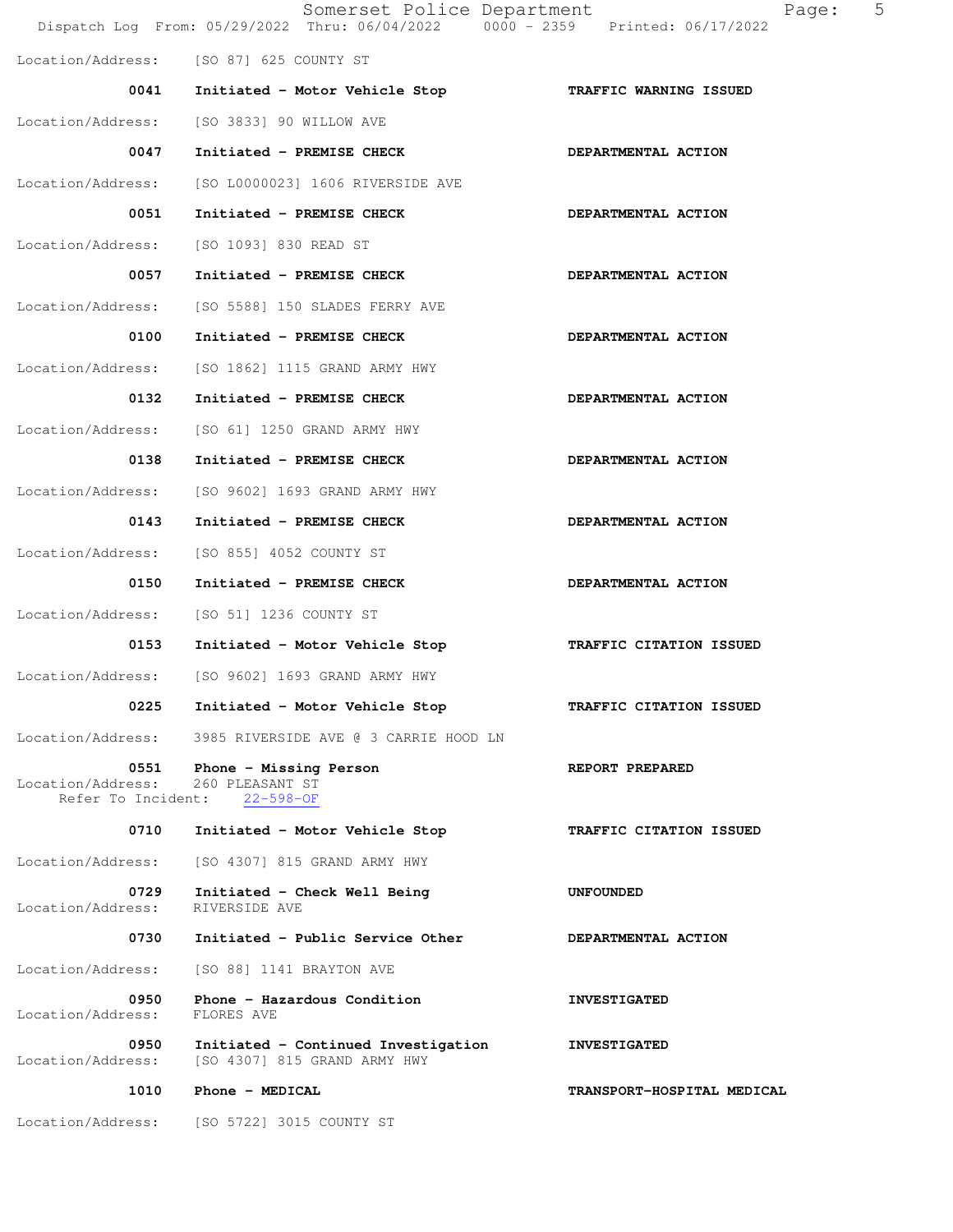|                                        | Somerset Police Department<br>Dispatch Log From: 05/29/2022 Thru: 06/04/2022 0000 - 2359 Printed: 06/17/2022 | 6<br>Page:                    |
|----------------------------------------|--------------------------------------------------------------------------------------------------------------|-------------------------------|
| 1045<br>Location/Address:              | Phone - Fire Smoke Investigation<br>[SO 8366] 84 PALMER ST                                                   | <b>INVESTIGATED</b>           |
| 1113                                   | Phone - 911 Hang up/Aban line/Unf Call ACCIDENTAL 9-1-1 CALL                                                 |                               |
| Location/Address:                      | [SO 2838] 505 GRAND ARMY HWY                                                                                 |                               |
| 1118                                   | Phone - Accident<br>Location/Address: [SO 2] 535 GRAND ARMY HWY<br>Refer To Incident: 22-599-OF              | REPORT PREPARED               |
| Location/Address:                      | 1139 Phone - Continued Investigation<br>[SO 8123] 465 COUNTY ST                                              | <b>INVESTIGATED</b>           |
| 1518<br>Location/Address:              | Phone - KEEP THE PEACE<br>[SO 7435] 871 REGAN RD                                                             | SERVICES RENDERED             |
| Location/Address:                      | 1542 Phone - Suspicious Auto<br>1 BRAYTON POINT RD @ 415 ONEIL RD                                            | UNFOUNDED                     |
| Location/Address: 39 PERKINS ST        | 1554 Phone - Suicide/Threats of<br>Refer To Incident: 22-602-OF                                              | REPORT PREPARED               |
| 1712<br>Location/Address: 871 REGAN RD | Phone - Officer Wanted                                                                                       | <b>ADVICE GIVEN</b>           |
| 1742                                   | Initiated - Summons/Papers Service                                                                           | MESSAGE/SUMMONS DELIVERED     |
| Location/Address:                      | [SO 9273] 30 ANN ST                                                                                          |                               |
| 1807                                   | Initiated - Summons/Papers Service MESSAGE/SUMMONS DELIVERED                                                 |                               |
| Location/Address:                      | [SO 5857] 2 CLARK ST Apt. #ST                                                                                |                               |
| 1832                                   | Initiated - Summons/Papers Service                                                                           | MESSAGE/SUMMONS NOT DELIVERED |
| Location/Address:                      | [SO 9510] 74 BUTLER ST                                                                                       |                               |
| 1852                                   | Phone - Summons/Papers Service                                                                               | MESSAGE/SUMMONS NOT DELIVERED |
| Location/Address:                      | 506 KATHLEEN AVE                                                                                             |                               |
| 1920                                   | Phone - Check Well Being                                                                                     | TRANSPORT-HOSPITAL MEDICAL    |
| Location/Address:                      | 1135 COUNTY ST                                                                                               |                               |
| 2059<br>Location/Address:              | Phone - Disabled Auto<br>RIVERSIDE AVE                                                                       | <b>UNFOUNDED</b>              |
| 2115                                   | Initiated - PREMISE CHECK                                                                                    | DEPARTMENTAL ACTION           |
| Location/Address:                      | [SO L0000025] BRAYTON POINT RD                                                                               |                               |
| 2115                                   | Initiated - PREMISE CHECK                                                                                    | DEPARTMENTAL ACTION           |
| Location/Address:                      | [SO 8569] MASSASOIT ST                                                                                       |                               |
| 2131<br>Location/Address:              | Phone - PREMISE CHECK<br>34 DOHERTY AVE                                                                      | <b>INVESTIGATED</b>           |
|                                        | $2208$ Phone - Section 12<br>Location/Address: [SO 6532] 26 WESTHILL AVE                                     | <b>UNFOUNDED</b>              |
| For Date: $06/01/2022 -$ Wednesday     |                                                                                                              |                               |

## 0034 Initiated - PREMISE CHECK **DEPARTMENTAL ACTION**

Location/Address: [SO 11] 538 CHACE ST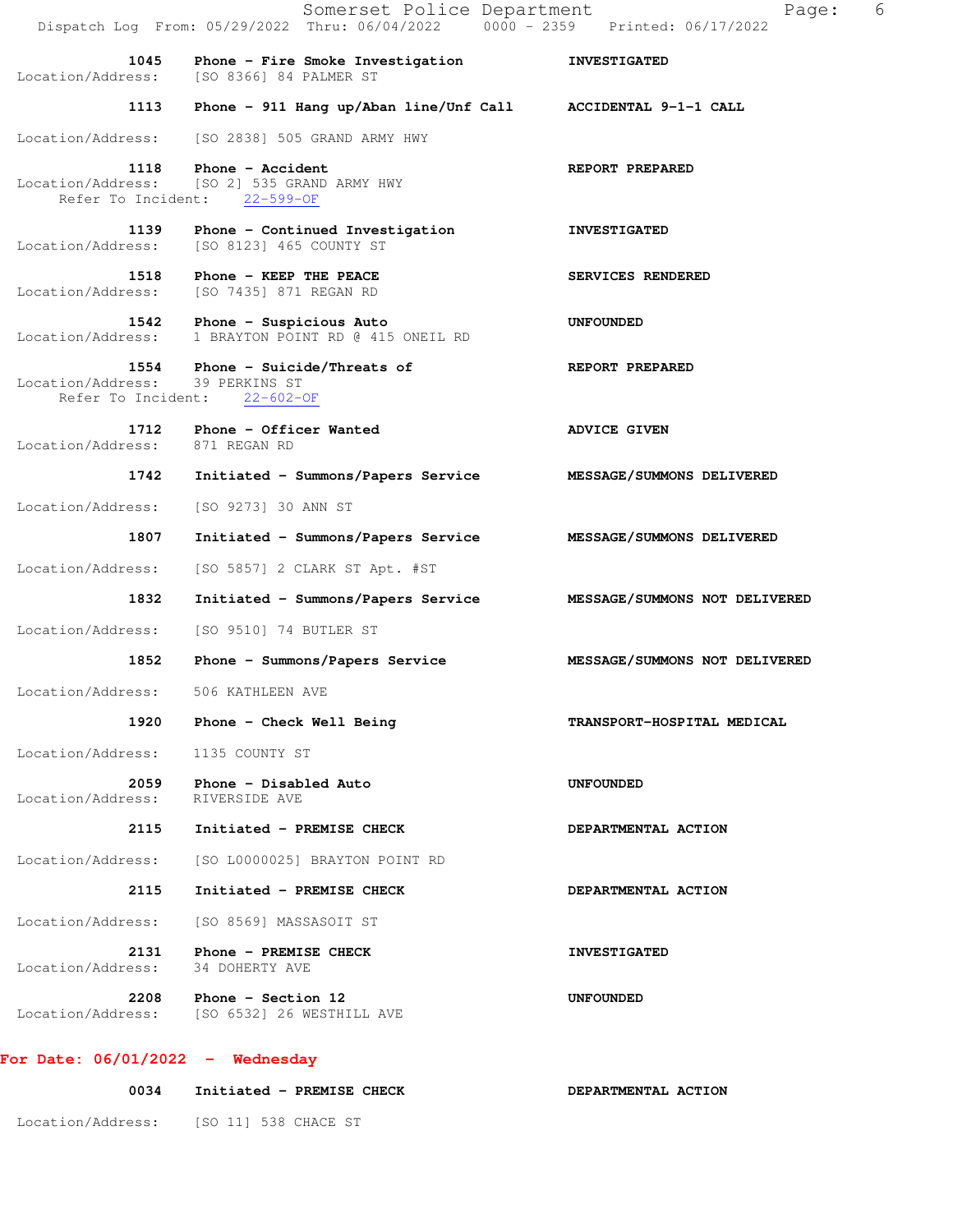Somerset Police Department Page: 7 Dispatch Log From: 05/29/2022 Thru: 06/04/2022 0000 - 2359 Printed: 06/17/2022 0038 Initiated - PREMISE CHECK **DEPARTMENTAL ACTION**  Location/Address: [SO 100] 2112 COUNTY ST  **0041 Initiated - Motor Vehicle Stop ARREST**  Location/Address: [SO 204] 525 COUNTY ST Refer To Arrest: 22-204-AR Arrest: KORLI, ALVIN W Address: 183 LOWELL ST Apt. #2W FALL RIVER, MA<br>Age: 30 Age:<br>:Charges WARRANT, DEFAULT INSPECTION/STICKER, NO 0059 Phone - Alarm Burglar/Holdup **ACCIDENTAL/DEFECTIVE ALARM**  Location/Address: [SO 2091] 2979 COUNTY ST 0158 Initiated - PREMISE CHECK **DEPARTMENTAL ACTION**  Location/Address: [SO 603] 1464 COUNTY ST 0158 Initiated - PREMISE CHECK **DEPARTMENTAL ACTION** Location/Address: [SO 87] 625 COUNTY ST  **0551 Phone - Motor Vehicle Complaints ARREST**  Location/Address: [SO 5414] 1624 GRAND ARMY HWY Refer To Arrest: 22-206-AR Arrest: SINCLAIR, DAVID L JR Address: 1787 GRAND ARMY HWY SOMERSET, MA Age: 38 Charges: MOTOR VEH, RECEIVE STOLEN  **0555 Phone - Arrest Warrants (All) ARREST**  Location/Address: [SO 7132] 125 VARAO AVE 0708 Initiated - Officer Wanted **REPORT PREPARED** Location/Address: [SO 8123] 465 COUNTY ST Refer To Incident: 22-604-OF 0730 Initiated - Public Service Other **DEPARTMENTAL ACTION**  Location/Address: [SO 88] 1141 BRAYTON AVE  **0739 Phone - 911 Hang up/Aban line/Unf Call ACCIDENTAL 9-1-1 CALL**  Location/Address: [SO 1599] 46 EDMUND ST 0851 Initiated - Continued Investigation **INVESTIGATED**  Location/Address: [SO 204] 525 COUNTY ST  **1032 Initiated - Continued Investigation INVESTIGATED**  Location/Address: [SO 9562] 1680 GRAND ARMY HWY 1116 Phone - Fraud **REPORT PREPARED** Location/Address: [SO 1494] 85 DEER ST Refer To Incident: 22-605-OF 1117 Phone - Fire Alarm **ACCIDENTAL/DEFECTIVE ALARM** Location/Address: [SO 8624] 602 GRAND ARMY HWY 1150 Walk-In - Threats **REPORT PREPARED**  Location/Address: 2625 COUNTY ST Refer To Incident: 22-606-OF 1223 Phone - Vandalism/Mal.Misc. REPORT PREPARED Location/Address: [SO 5582] 935 WILBUR AVE Refer To Incident: 22-607-OF

 **1442 Initiated - Continued Investigation INVESTIGATED**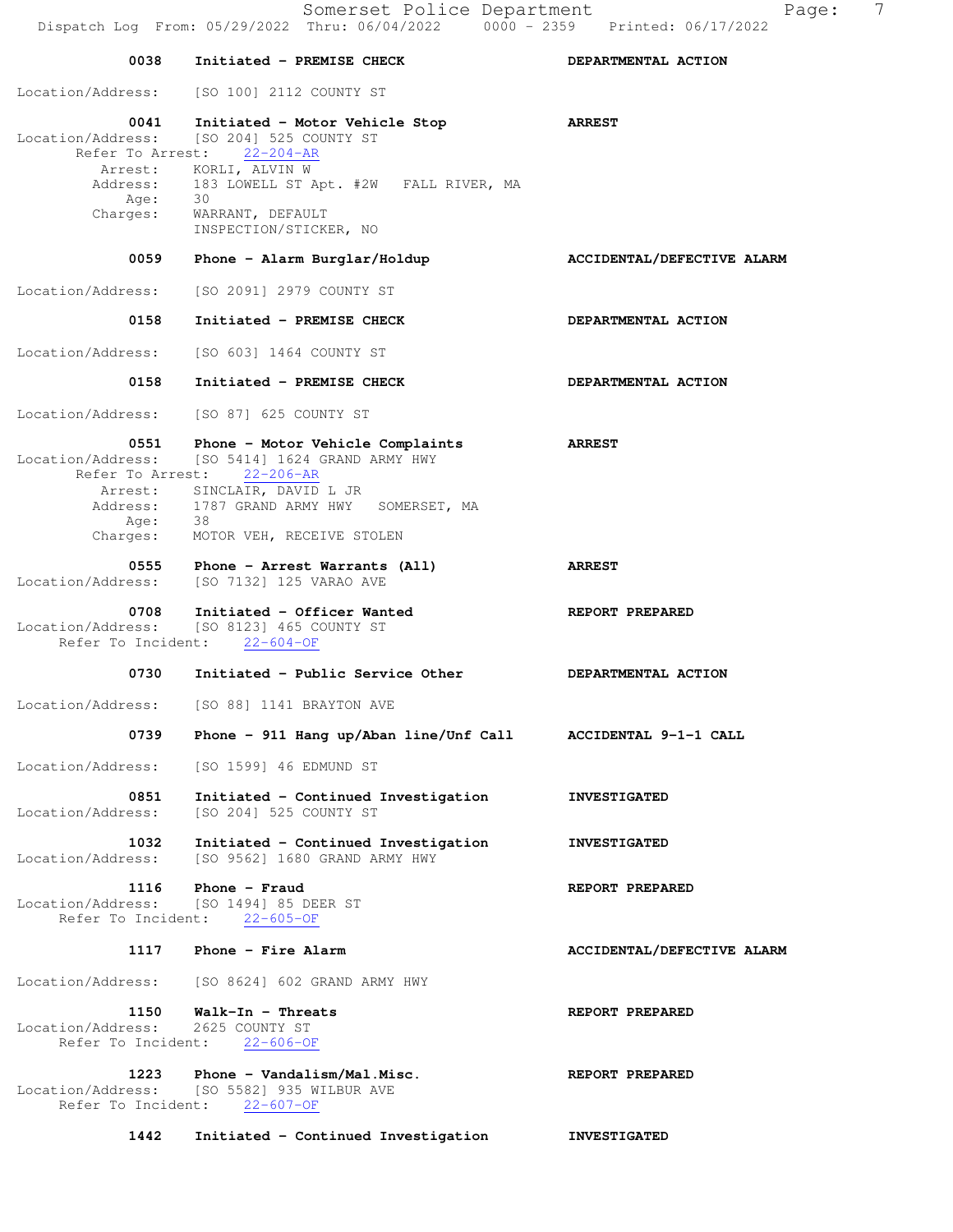|                                                       | Somerset Police Department<br>Dispatch Log From: 05/29/2022 Thru: 06/04/2022 0000 - 2359 Printed: 06/17/2022        | 8<br>Page:                    |
|-------------------------------------------------------|---------------------------------------------------------------------------------------------------------------------|-------------------------------|
|                                                       | Location/Address: [SO 9676] 91 HEMLOCK ST                                                                           |                               |
|                                                       | 1505 Phone - Assist Other Agency                                                                                    | <b>REPORT PREPARED</b>        |
|                                                       | Location/Address: [SO 6532] 26 WESTHILL AVE                                                                         |                               |
|                                                       | 1535 Initiated - Officer Wanted<br>Location/Address: [SO 88] 1141 BRAYTON AVE<br>Refer To Incident: 22-608-OF       | REPORT PREPARED               |
|                                                       | 1545 Phone - Accident<br>Location/Address: [SO 8799] 524 PALMER ST ST @ PLEASANT ST<br>Refer To Accident: 22-193-AC | REPORT PREPARED               |
| 1655                                                  | Walk-In - Officer Wanted                                                                                            | TRAFFIC CITATION ISSUED       |
| Location/Address: 31A ALBANY ST<br>Refer To Incident: | $22 - 609 - OF$                                                                                                     |                               |
| 1707<br>Location/Address:                             | Initiated - Continued Investigation<br>[SO 9676] 91 HEMLOCK ST                                                      | <b>INVESTIGATED</b>           |
| 1809                                                  | Initiated - Summons/Papers Service                                                                                  | MESSAGE/SUMMONS NOT DELIVERED |
| Location/Address:                                     | 506 KATHLEEN AVE                                                                                                    |                               |
| 1815                                                  | Initiated - Motor Vehicle Stop                                                                                      | TRAFFIC CITATION ISSUED       |
| Location/Address:                                     | [SO 151] 1525 RIVERSIDE AVE                                                                                         |                               |
| 2023                                                  | Phone - Accident                                                                                                    | TRAFFIC CITATION ISSUED       |
|                                                       | Location/Address: 360 HARBOR VIEW BLVD<br>Refer To Accident: 22-194-AC                                              |                               |
| Location/Address: 25 ANDREW ST                        | 2114 Phone - Auto Lockout                                                                                           | SERVICES RENDERED             |
|                                                       | 2231 Phone - Public Service Other                                                                                   | DEPARTMENTAL ACTION           |
|                                                       | Location/Address: [SO 2161] 18 KING PHILIP AVE                                                                      |                               |
| For Date: $06/02/2022 - Thursday$                     |                                                                                                                     |                               |
| 0048<br>Location/Address:                             | Initiated - Congregating<br>[SO 91] 115 WOOD ST                                                                     | <b>INVESTIGATED</b>           |
| 0049                                                  | Initiated - PREMISE CHECK                                                                                           | DEPARTMENTAL ACTION           |
| Location/Address:                                     | [SO 163] 3828 RIVERSIDE AVE                                                                                         |                               |
| 0120                                                  | Phone - Alarm Burglar/Holdup                                                                                        | ACCIDENTAL/DEFECTIVE ALARM    |
| Location/Address:                                     | 17 ROLAND AVE                                                                                                       |                               |
| 0130                                                  | Initiated - PREMISE CHECK                                                                                           | DEPARTMENTAL ACTION           |
| Location/Address:                                     | [SO 8306] 537 RIVERSIDE AVE                                                                                         |                               |
| 0131                                                  | Initiated - PREMISE CHECK                                                                                           | DEPARTMENTAL ACTION           |
| Location/Address:                                     | [SO 15] 500 READ ST                                                                                                 |                               |
| 0131                                                  | Initiated - PREMISE CHECK                                                                                           | DEPARTMENTAL ACTION           |
| Location/Address:                                     | [SO 92] 700 READ ST                                                                                                 |                               |
| 0132                                                  | Initiated - PREMISE CHECK                                                                                           | DEPARTMENTAL ACTION           |
| Location/Address:                                     | [SO 7048] 231 RIVERSIDE AVE                                                                                         |                               |
|                                                       |                                                                                                                     |                               |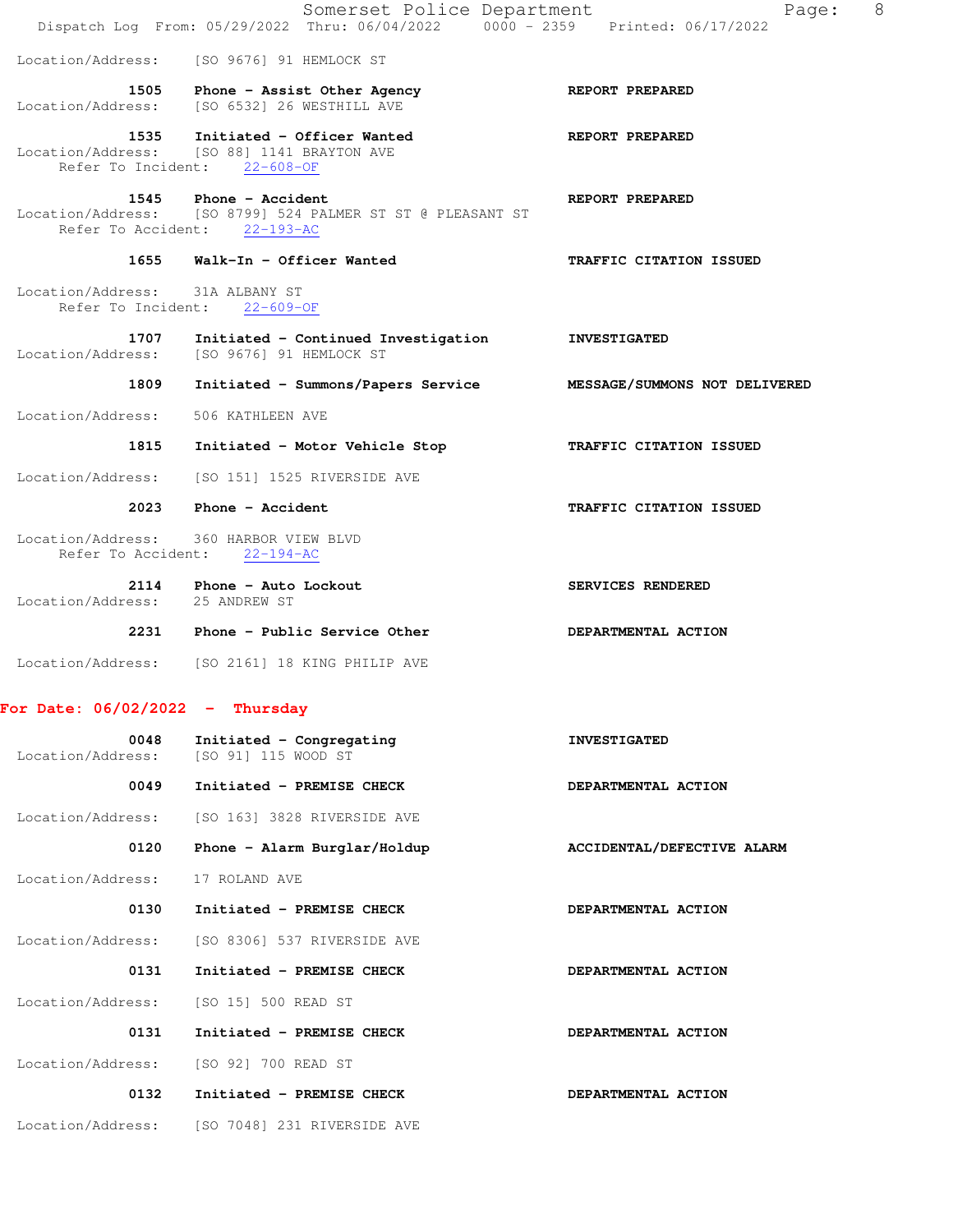| 0133                      | Initiated - PREMISE CHECK                                   | DEPARTMENTAL ACTION     |
|---------------------------|-------------------------------------------------------------|-------------------------|
| Location/Address:         | [SO 188] 1 RIVERSIDE AVE                                    |                         |
| 0137                      | Initiated - Motor Vehicle Stop                              | TRAFFIC CITATION ISSUED |
| Location/Address:         | [SO 4307] 815 GRAND ARMY HWY                                |                         |
| 0158                      | Initiated - PREMISE CHECK                                   | DEPARTMENTAL ACTION     |
| Location/Address:         | [SO 4307] 815 GRAND ARMY HWY                                |                         |
| 0200                      | Initiated - PREMISE CHECK                                   | DEPARTMENTAL ACTION     |
| Location/Address:         | [SO 9831] 550 GRAND ARMY HWY                                |                         |
| 0204                      | Initiated - PREMISE CHECK                                   | DEPARTMENTAL ACTION     |
| Location/Address:         | [SO 2] 535 GRAND ARMY HWY                                   |                         |
| 0206<br>Location/Address: | Initiated - Suspicious Auto<br>[SO 2838] 505 GRAND ARMY HWY | <b>INVESTIGATED</b>     |
| 0210                      | Initiated - PREMISE CHECK                                   | DEPARTMENTAL ACTION     |
| Location/Address:         | [SO 88] 1141 BRAYTON AVE                                    |                         |
| 0212                      | Initiated - PREMISE CHECK                                   | DEPARTMENTAL ACTION     |
| Location/Address:         | [SO 71] 1224 WILBUR AVE                                     |                         |
| 0212                      | Initiated - PREMISE CHECK                                   | DEPARTMENTAL ACTION     |
| Location/Address:         | [SO 5797] 1258 WILBUR AVE                                   |                         |
| 0217                      | Initiated - PREMISE CHECK                                   | DEPARTMENTAL ACTION     |
| Location/Address:         | [SO 8569] MASSASOIT ST                                      |                         |
| 0224                      | Initiated - PREMISE CHECK                                   | DEPARTMENTAL ACTION     |
| Location/Address:         | [SO 2304] 1 HOME ST                                         |                         |
| 0224                      | Initiated - PREMISE CHECK                                   | DEPARTMENTAL ACTION     |
| Location/Address:         | [SO 138] 1878 WILBUR AVE                                    |                         |
| 0228                      | Initiated - PREMISE CHECK                                   | DEPARTMENTAL ACTION     |
| Location/Address:         | [SO 184] 732 LEES RIVER AVE                                 |                         |
| 0229                      | Initiated - PREMISE CHECK                                   | DEPARTMENTAL ACTION     |
| Location/Address:         | [SO 9602] 1693 GRAND ARMY HWY                               |                         |
| 0230                      | Initiated - PREMISE CHECK                                   | DEPARTMENTAL ACTION     |
| Location/Address:         | [SO 61] 1250 GRAND ARMY HWY                                 |                         |
| 0232                      | Initiated - PREMISE CHECK                                   | DEPARTMENTAL ACTION     |
| Location/Address:         | [SO 1862] 1115 GRAND ARMY HWY                               |                         |
| 0235                      | Initiated - PREMISE CHECK                                   | DEPARTMENTAL ACTION     |
| Location/Address:         | [SO 149] 100 SLADES FERRY AVE                               |                         |
| 0617<br>Location/Address: | Phone - Missing Person<br>[SO 227] 455 BRAYTON AVE          | REPORT PREPARED         |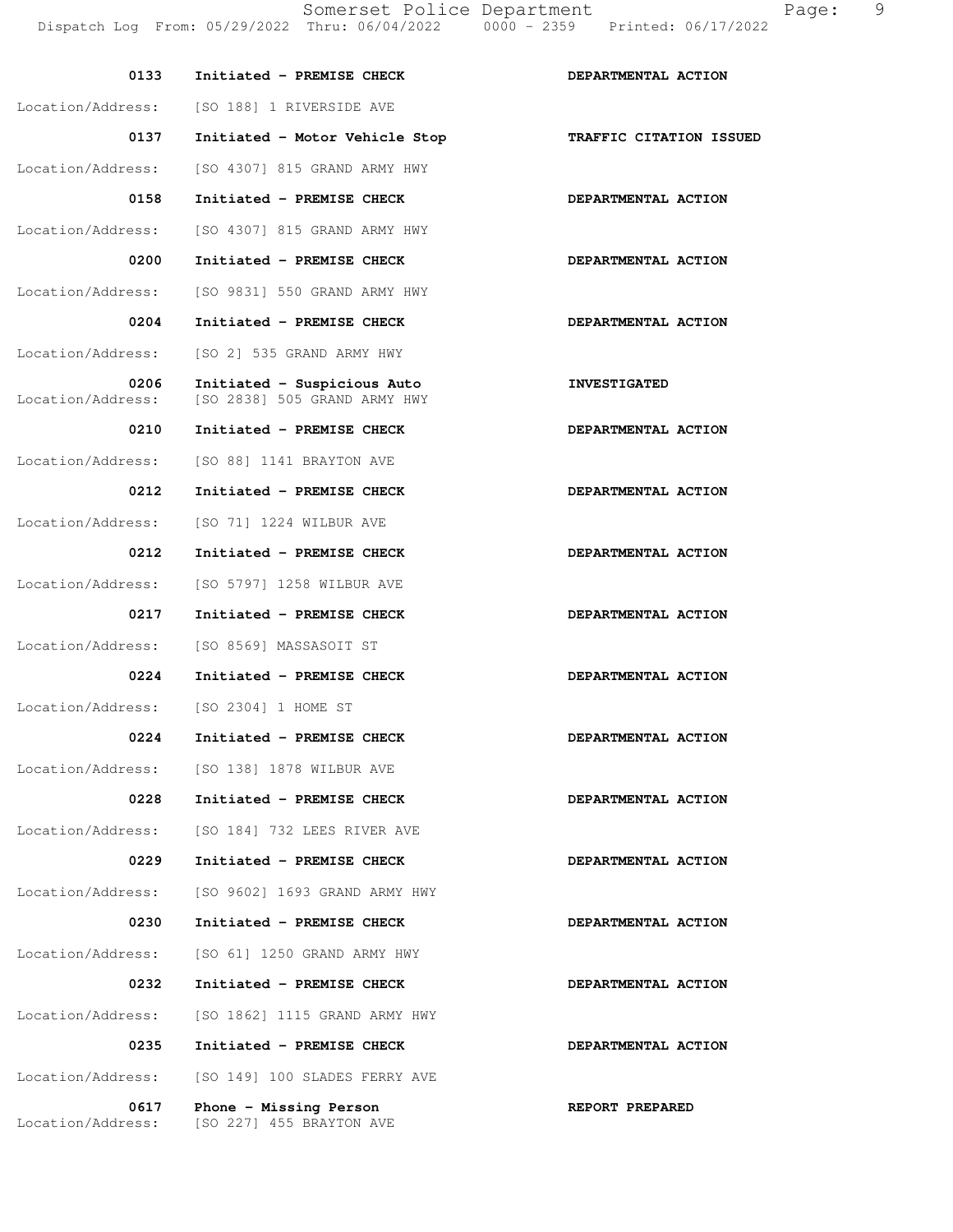Somerset Police Department Page: 10 Dispatch Log From: 05/29/2022 Thru: 06/04/2022 0000 - 2359 Printed: 06/17/2022 0730 Initiated - Public Service Other **DEPARTMENTAL ACTION**  Location/Address: [SO 88] 1141 BRAYTON AVE  **0739 Initiated - Motor Vehicle Stop TRAFFIC CITATION ISSUED**  Location/Address: 995 RIVERSIDE AVE @ 144 NEWHILL AVE 0752 Initiated - Motor Vehicle Stop **REPORT PREPARED**  Location/Address: 995 RIVERSIDE AVE @ 144 NEWHILL AVE  **0810 Phone - 911 Hang up/Aban line/Unf Call ACCIDENTAL 9-1-1 CALL**  Location/Address: [SO 9551] 137 MOHICAN RD 0821 Phone - Officer Wanted **DEPARTMENTAL ACTION** Location/Address: [SO 9428] 20 COMPOS ST 0844 Initiated - Motor Vehicle Stop **TRAFFIC WARNING ISSUED**  Location/Address: [SO 166] 1263 BRAYTON POINT RD  **0850 Initiated - Motor Vehicle Stop TRAFFIC WARNING ISSUED**  Location/Address: 34 MERCIER AVE @ 943 BRAYTON POINT RD  **0902 Initiated - Motor Vehicle Stop TRAFFIC CITATION ISSUED**  Location/Address: [SO 1161] 1242 WILBUR AVE 0918 Initiated - Officer Wanted **DEPARTMENTAL ACTION**  Location/Address: [SO 1161] 1242 WILBUR AVE  **0930 Initiated - Motor Vehicle Stop TRAFFIC CITATION ISSUED**  Location/Address: 943 BRAYTON POINT RD @ 34 MERCIER AVE  **0953 Initiated - Motor Vehicle Stop TRAFFIC CITATION ISSUED**  Location/Address: 106 WESTHILL AVE @ 1059 RIVERSIDE AVE  **1000 Initiated - Motor Vehicle Stop TRAFFIC CITATION ISSUED**  Location/Address: 144 NEWHILL AVE @ 995 RIVERSIDE AVE 1001 Initiated - Officer Wanted **REPORT PREPARED** Location/Address: [SO 1677] 580 WHETSTONE HILL RD Refer To Incident: 22-612-OF  **1016 Initiated - Motor Vehicle Stop TRAFFIC CITATION ISSUED**  Location/Address: [SO 151] 1525 RIVERSIDE AVE  **1025 Initiated - Motor Vehicle Stop TRAFFIC CITATION ISSUED**  Location/Address: 144 NEWHILL AVE @ 995 RIVERSIDE AVE **1029 Phone - Officer Wanted Manuscript ADVICE GIVEN** Location/Address: [SO 171] 1876 WILBUR AVE  $[SO 171] 1876 WILBUR AVE  
nt:  $22-615-OF$$ Refer To Incident:  **1036 Initiated - Motor Vehicle Stop TRAFFIC CITATION ISSUED**  Location/Address: [SO 7048] 231 RIVERSIDE AVE  **1038 Initiated - Suspicious Person/Activity ADVICE GIVEN**  Location/Address: [SO 87] 625 COUNTY ST  **1055 Initiated - Motor Vehicle Stop TRAFFIC CITATION ISSUED**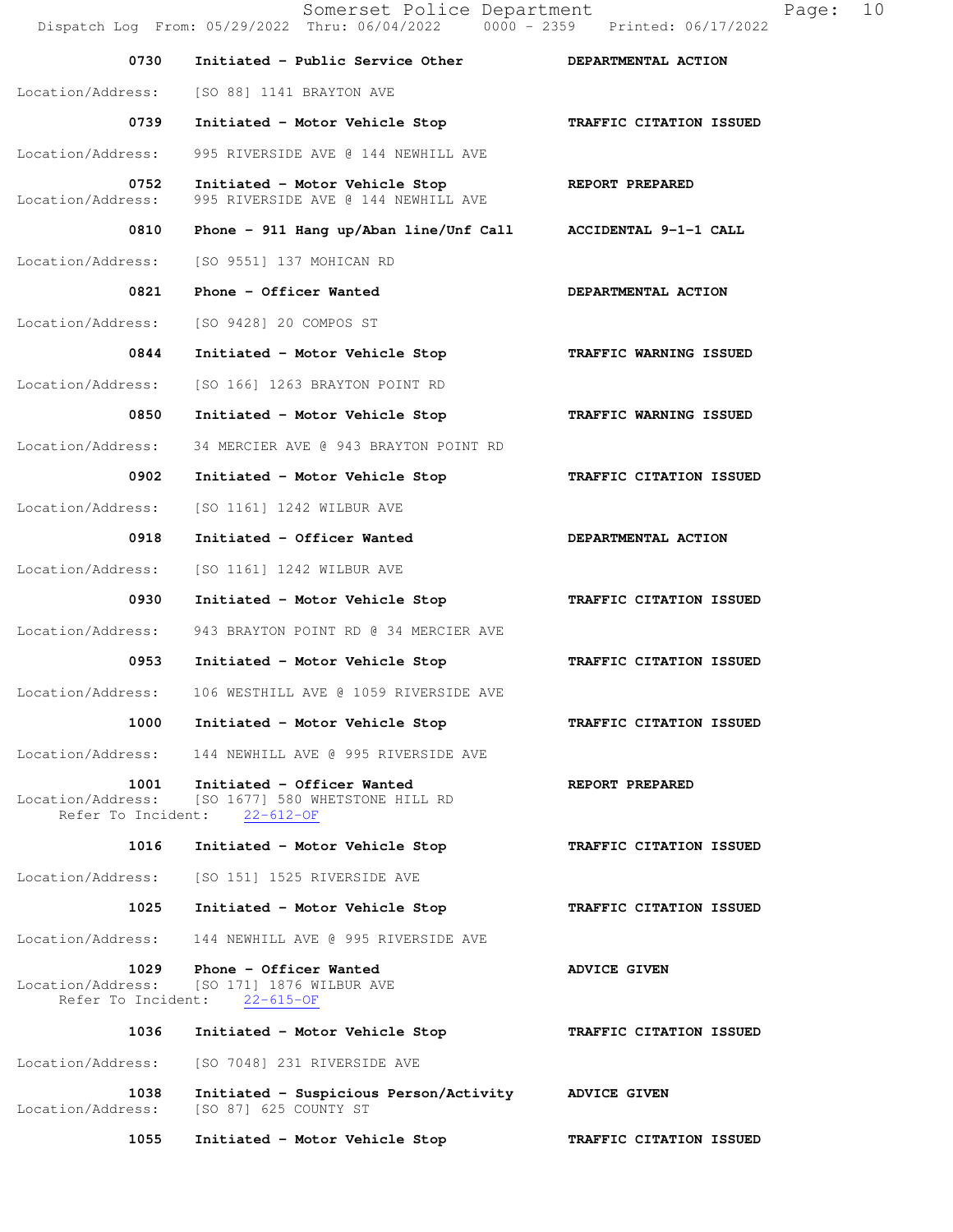|                                               | Somerset Police Department<br>Dispatch Log From: 05/29/2022 Thru: 06/04/2022                                  | Page:<br>$0000 - 2359$ Printed: $06/17/2022$ | 11 |
|-----------------------------------------------|---------------------------------------------------------------------------------------------------------------|----------------------------------------------|----|
| Location/Address:                             | 943 BRAYTON POINT RD @ 34 MERCIER AVE                                                                         |                                              |    |
| 1130<br>Location/Address:                     | Initiated - Continued Investigation<br>[SO 88] 1141 BRAYTON AVE                                               | <b>INVESTIGATED</b>                          |    |
| 1146<br>Refer To Incident:                    | Initiated - Officer Wanted<br>Location/Address: [SO 44] 1833 WILBUR AVE<br>$22 - 613 - OF$                    | REPORT PREPARED                              |    |
| 1327                                          | Phone - Property (Found)<br>Location/Address: [SO 8482] 1451 BRAYTON POINT RD<br>Refer To Incident: 22-614-OF | REPORT PREPARED                              |    |
| 1422<br>Location/Address:                     | Walk-In - Continued Investigation<br>[SO 8123] 465 COUNTY ST                                                  | <b>INVESTIGATED</b>                          |    |
| 1431                                          | Initiated - Summons/Papers Service                                                                            | MESSAGE/SUMMONS NOT DELIVERED                |    |
| Location/Address:                             | 506 KATHLEEN AVE                                                                                              |                                              |    |
| 1436<br>Location/Address:                     | Phone - Suspicious Person/Activity<br>[SO 129] 1587 BRAYTON POINT RD                                          | <b>UNFOUNDED</b>                             |    |
| 1646<br>Location/Address:<br>Refer To Arrest: | Phone - Suspicious Person/Activity<br>[SO 2456] 1133 GRAND ARMY HWY<br>$22 - 208 - AR$                        | <b>ARREST</b>                                |    |
| Arrest:<br>Address:                           | SERRANO, DEVIN<br>87 SHAWMUT ST Apt. #LKA FALL RIVER, MA                                                      |                                              |    |
| Age:<br>Charges:                              | 22<br>WARRANT, STRAIGHT                                                                                       |                                              |    |
| 1812<br>Location/Address:                     | Phone - Motor Vehicle Complaints<br>PENNSYLVANIA AVE                                                          | <b>UNFOUNDED</b>                             |    |
| 1843<br>Location/Address:                     | Phone - Officer Wanted<br>[SO 88] 1141 BRAYTON AVE                                                            | <b>ADVICE GIVEN</b>                          |    |
| 1924                                          | Phone - Officer Wanted                                                                                        | NO POLICE SERVICE NECESSARY                  |    |
| Location/Address:                             | [SO 9258] 42 OCEAN BLVD                                                                                       |                                              |    |
| 1928                                          | Phone - MEDICAL                                                                                               | TRANSPORT-HOSPITAL MEDICAL                   |    |
|                                               | Location/Address: [SO 9258] 42 OCEAN BLVD<br>Refer To Incident: 22-617-OF                                     |                                              |    |
| 2042                                          | Initiated - PREMISE CHECK                                                                                     | DEPARTMENTAL ACTION                          |    |
| Location/Address:                             | [SO L0000028] SIMBROM DR                                                                                      |                                              |    |
|                                               | 2219 Phone - Officer Wanted<br>Location/Address: [SO 171] 1876 WILBUR AVE<br>Refer To Incident: 22-618-OF     | REPORT PREPARED                              |    |
| 2303<br>Location/Address: 109 SHAWOMET AVE    | Phone - 911 Hang up/Aban line/Unf Call                                                                        | REPORT PREPARED                              |    |
| For Date: $06/03/2022 -$ Friday               |                                                                                                               |                                              |    |
| 0031                                          | Initiated - PREMISE CHECK                                                                                     | DEPARTMENTAL ACTION                          |    |
|                                               | Location/Address: [SO 88] 1141 BRAYTON AVE                                                                    |                                              |    |
| 0034                                          | Initiated - PREMISE CHECK                                                                                     | DEPARTMENTAL ACTION                          |    |

Location/Address: [SO 15] 500 READ ST

0035 Initiated - PREMISE CHECK **DEPARTMENTAL ACTION**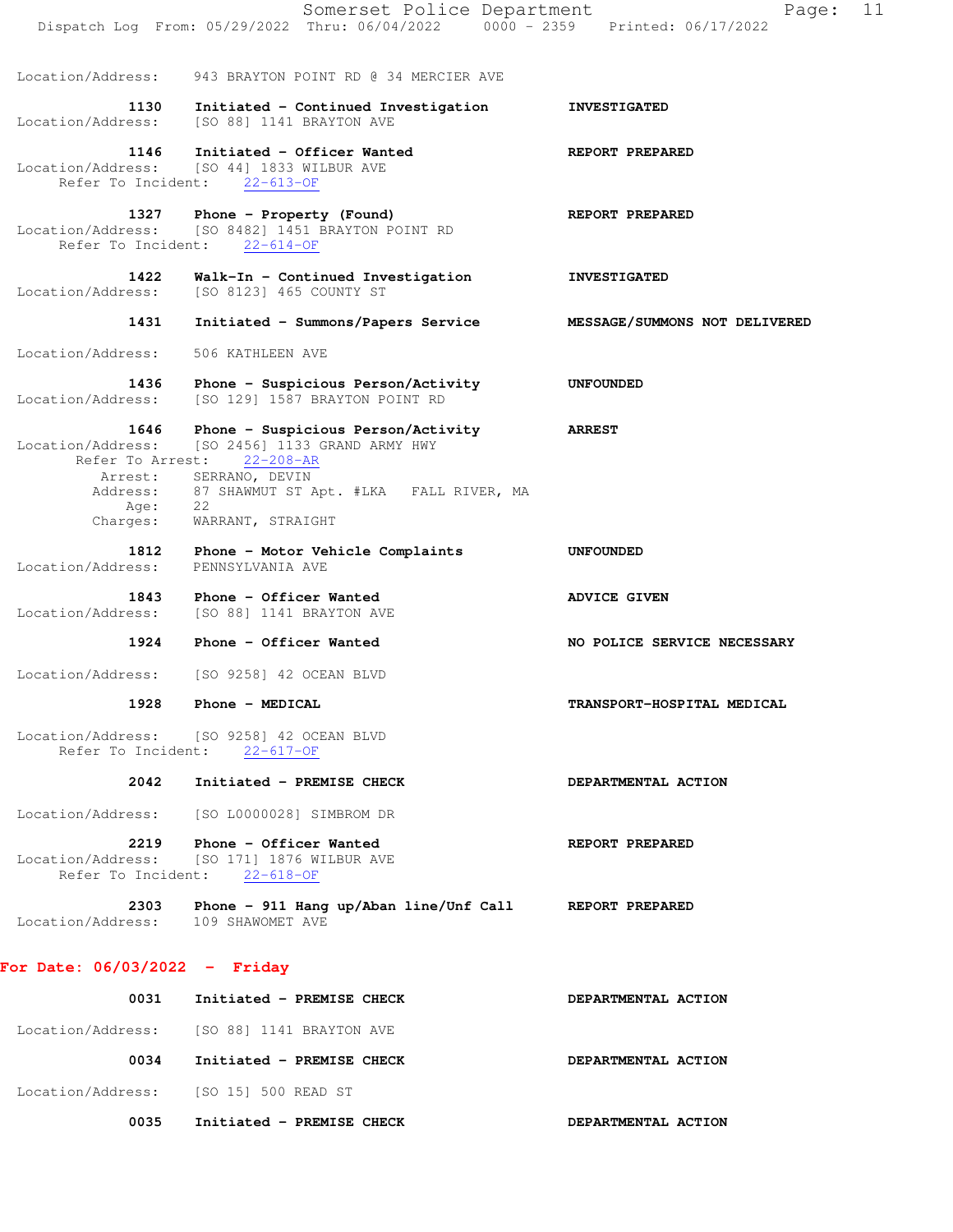|                   | Somerset Police Department               | Dispatch Log From: 05/29/2022 Thru: 06/04/2022 0000 - 2359 Printed: 06/17/2022 | Page: | 12 |
|-------------------|------------------------------------------|--------------------------------------------------------------------------------|-------|----|
|                   | Location/Address: [SO 92] 700 READ ST    |                                                                                |       |    |
| 0036              | Initiated - PREMISE CHECK                | DEPARTMENTAL ACTION                                                            |       |    |
| Location/Address: | [SO 1093] 830 READ ST                    |                                                                                |       |    |
| 0037              | Initiated - PREMISE CHECK                | DEPARTMENTAL ACTION                                                            |       |    |
| Location/Address: | [SO 4625] READ ST                        |                                                                                |       |    |
| 0041              | Initiated - PREMISE CHECK                | DEPARTMENTAL ACTION                                                            |       |    |
| Location/Address: | [SO 1] 54 COUNTY ST                      |                                                                                |       |    |
| 0042              | Initiated - PREMISE CHECK                | DEPARTMENTAL ACTION                                                            |       |    |
| Location/Address: | [SO L0000023] 1606 RIVERSIDE AVE         |                                                                                |       |    |
| 0046              | Initiated - PREMISE CHECK                | DEPARTMENTAL ACTION                                                            |       |    |
| Location/Address: | [SO 136] 1804 COUNTY ST                  |                                                                                |       |    |
| 0047              | Initiated - PREMISE CHECK                | DEPARTMENTAL ACTION                                                            |       |    |
| Location/Address: | [SO 603] 1464 COUNTY ST                  |                                                                                |       |    |
| 0049              | Initiated - PREMISE CHECK                | DEPARTMENTAL ACTION                                                            |       |    |
| Location/Address: | [SO 197] 140 WOOD ST                     |                                                                                |       |    |
| 0049              | Initiated - PREMISE CHECK                | DEPARTMENTAL ACTION                                                            |       |    |
| Location/Address: | [SO 91] 115 WOOD ST                      |                                                                                |       |    |
| 0052              | Initiated - PREMISE CHECK                | DEPARTMENTAL ACTION                                                            |       |    |
| Location/Address: | [SO 51] 1236 COUNTY ST                   |                                                                                |       |    |
| 0053              | Initiated - PREMISE CHECK                | DEPARTMENTAL ACTION                                                            |       |    |
|                   | Location/Address: [SO 842] 985 COUNTY ST |                                                                                |       |    |
| 0054              | Initiated - PREMISE CHECK                | DEPARTMENTAL ACTION                                                            |       |    |
| Location/Address: | [SO 6046] 296 BUFFINTON ST               |                                                                                |       |    |
| 0055              | Initiated - PREMISE CHECK                | DEPARTMENTAL ACTION                                                            |       |    |
| Location/Address: | [SO 137] 1083 COUNTY ST                  |                                                                                |       |    |
| 0057              | Initiated - PREMISE CHECK                | DEPARTMENTAL ACTION                                                            |       |    |
| Location/Address: | [SO L0000009] LINDEN DR                  |                                                                                |       |    |
| 0100              | Initiated - PREMISE CHECK                | DEPARTMENTAL ACTION                                                            |       |    |
| Location/Address: | [SO 9111] 927 COUNTY ST                  |                                                                                |       |    |
| 0100              | Initiated - PREMISE CHECK                | DEPARTMENTAL ACTION                                                            |       |    |
| Location/Address: | [SO 5692] 900 COUNTY ST                  |                                                                                |       |    |
| 0101              | Initiated - PREMISE CHECK                | DEPARTMENTAL ACTION                                                            |       |    |
| Location/Address: | [SO 1676] 891 COUNTY ST                  |                                                                                |       |    |
| 0102              | Initiated - PREMISE CHECK                | DEPARTMENTAL ACTION                                                            |       |    |
| Location/Address: | [SO 836] 740 COUNTY ST                   |                                                                                |       |    |
| 0103              | Initiated - PREMISE CHECK                | DEPARTMENTAL ACTION                                                            |       |    |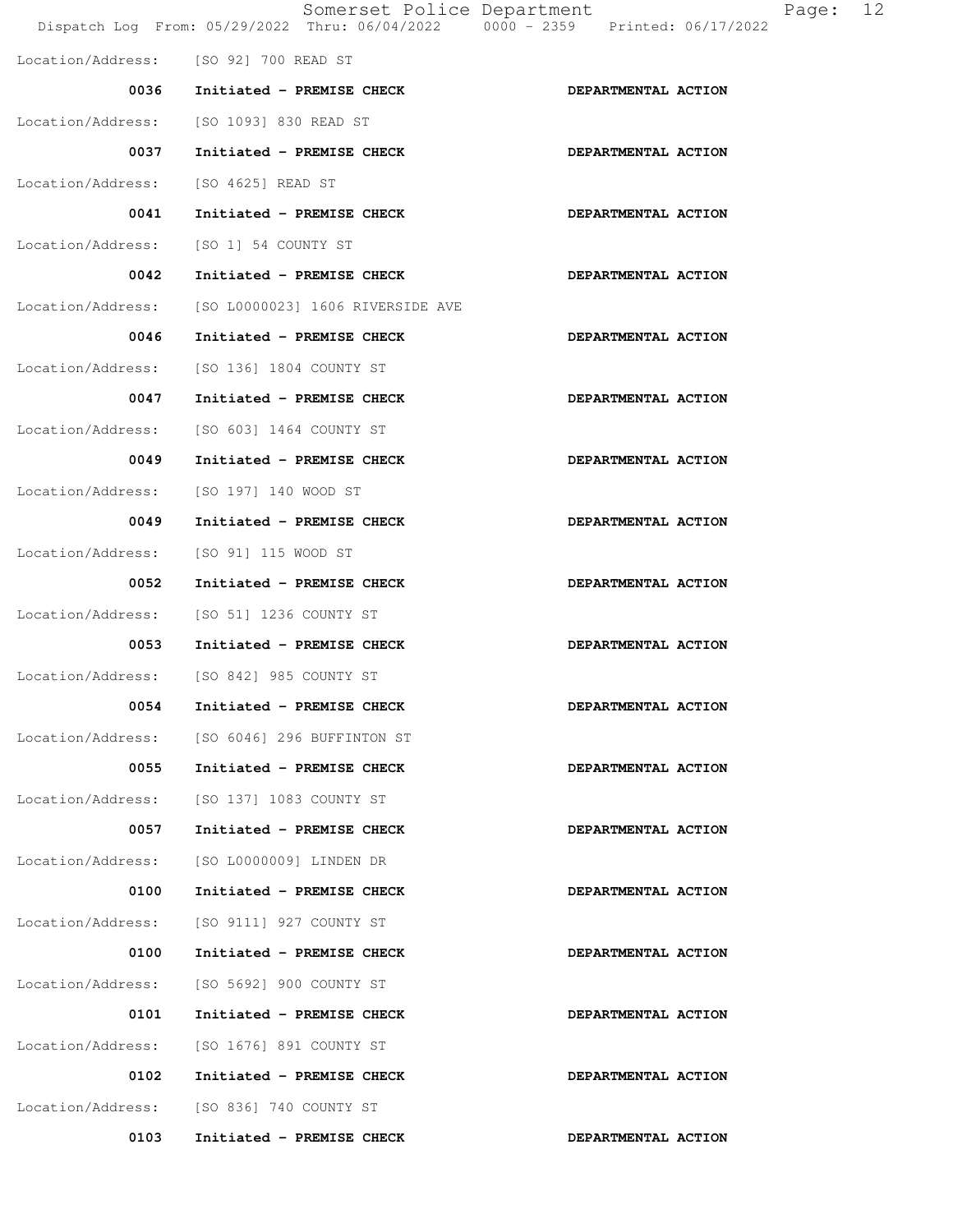Location/Address: [SO 87] 625 COUNTY ST 0106 Initiated - PREMISE CHECK **DEPARTMENTAL ACTION**  Location/Address: [SO 268] 287 COUNTY ST 0107 Initiated - PREMISE CHECK **DEPARTMENTAL ACTION**  Location/Address: [SO 421] 215 COUNTY ST 0107 Initiated - PREMISE CHECK **DEPARTMENTAL ACTION**  Location/Address: [SO 5] 145 COUNTY ST 0109 Initiated - PREMISE CHECK **DEPARTMENTAL ACTION** Location/Address: [SO 4878] 117 COUNTY ST 0110 Initiated - PREMISE CHECK **DEPARTMENTAL ACTION** Location/Address: [SO 5826] 146 COUNTY ST **0355 Phone - Assist Other Agency 61 UNFOUNDED** Location/Address: [SO 138] 1878 WILBUR AVE [SO 138] 1878 WILBUR AVE 0618 Initiated - Motor Vehicle Stop **TRAFFIC CITATION ISSUED** Location/Address: [SO 1] 54 COUNTY ST 0630 Initiated - Motor Vehicle Stop **TRAFFIC CITATION ISSUED**  Location/Address: 1400 RIVERSIDE AVE @ 59 FOLEY AVE  **0647 Initiated - Motor Vehicle Stop TRAFFIC CITATION ISSUED**  Location/Address: 1400 RIVERSIDE AVE @ 59 FOLEY AVE  **0656 Initiated - Motor Vehicle Stop TRAFFIC CITATION ISSUED**  Location/Address: 1400 RIVERSIDE AVE @ 59 FOLEY AVE  **0700 Initiated - Motor Vehicle Stop TRAFFIC CITATION ISSUED**  Location/Address: [SO 5] 145 COUNTY ST 0733 Initiated - Public Service Other **DEPARTMENTAL ACTION** Location/Address: [SO 88] 1141 BRAYTON AVE 0820 Initiated - Motor Vehicle Stop **TRAFFIC CITATION ISSUED** Location/Address: [SO 1615] 833 COUNTY ST 0837 Initiated - Motor Vehicle Stop **TRAFFIC CITATION ISSUED**  Location/Address: 636 BRAYTON AVE @ 386 LONGHILL AVE  **0845 Initiated - Motor Vehicle Stop TRAFFIC CITATION ISSUED**  Location/Address: 901 READ ST @ 1968 BRAYTON POINT RD  **0848 Initiated - Motor Vehicle Stop TRAFFIC CITATION ISSUED**  Location/Address: 500 READ ST @ 985 BRAYTON AVE 0852 Initiated - Motor Vehicle Stop **TRAFFIC CITATION ISSUED**  Location/Address: [SO 14] 500 WILBUR AVE 0857 Initiated - Motor Vehicle Stop **TRAFFIC CITATION ISSUED**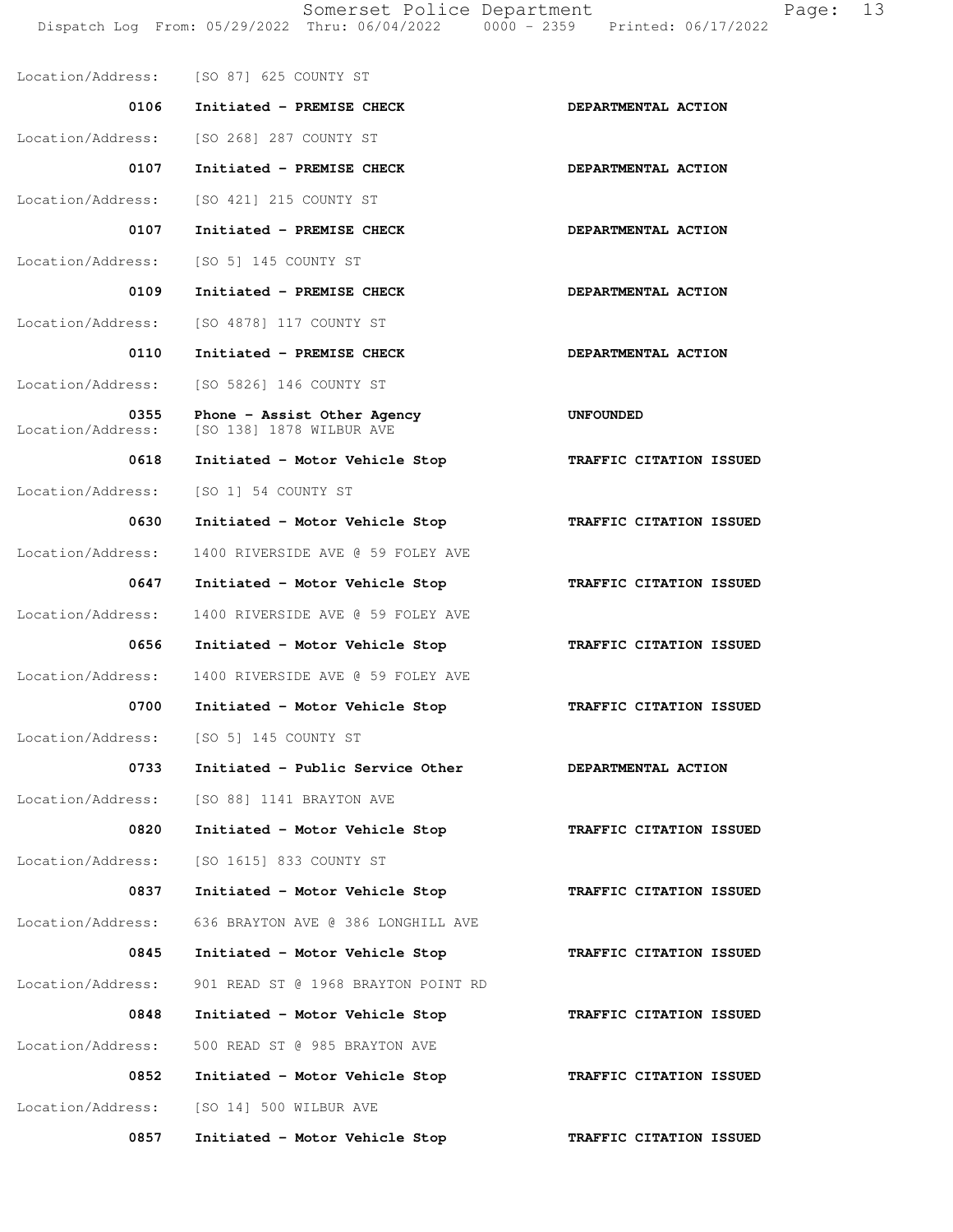Somerset Police Department Page: 14 Dispatch Log From: 05/29/2022 Thru: 06/04/2022 0000 - 2359 Printed: 06/17/2022 Location/Address: 1084 BRAYTON AVE @ 91 THIRD ST  **0906 Initiated - Motor Vehicle Stop TRAFFIC CITATION ISSUED**  Location/Address: 147 MOUNT VERNON AVE @ 315 READ ST  **0914 Initiated - Motor Vehicle Stop TRAFFIC CITATION ISSUED**  Location/Address: LONGHILL AVE 0915 Initiated - Motor Vehicle Stop **TRAFFIC CITATION ISSUED**  Location/Address: [SO 2301] 34 RIVERSIDE AVE  **0922 Initiated - Motor Vehicle Stop TRAFFIC CITATION ISSUED**  Location/Address: [SO 227] 455 BRAYTON AVE  **0925 Initiated - Motor Vehicle Stop TRAFFIC CITATION ISSUED**  Location/Address: [SO 2301] 34 RIVERSIDE AVE  **0940 Initiated - Motor Vehicle Stop TRAFFIC CITATION ISSUED**  Location/Address: 526 BRAYTON AVE @ 386 NEWHILL AVE  **0941 Initiated - Motor Vehicle Stop TRAFFIC CITATION ISSUED**  Location/Address: [SO 7048] 231 RIVERSIDE AVE 0943 Phone - Motor Vehicle Stop **TRAFFIC CITATION ISSUED**  Location/Address: 481 REGAN RD @ 271 RHODE ISLAND AVE 0944 Initiated - MEDICAL **Patient Refusal**  Location/Address: 804 COUNTY ST  **1001 Initiated - Motor Vehicle Stop TRAFFIC CITATION ISSUED**  Location/Address: [SO 8306] 537 RIVERSIDE AVE 1026 Phone - Disabled Auto **DEPARTMENTAL ACTION**  Location/Address: CHACE ST  **1103 Initiated - Summons/Papers Service MESSAGE/SUMMONS NOT DELIVERED** Location/Address: 506 KATHLEEN AVE  **1105 Initiated - Motor Vehicle Stop TRAFFIC CITATION ISSUED**  Location/Address: [SO 8488] 1400 BRAYTON POINT RD  **1114 Initiated - Motor Vehicle Stop TRAFFIC CITATION ISSUED**  Location/Address: [SO 166] 1263 BRAYTON POINT RD  **1114 Initiated - Motor Vehicle Stop TRAFFIC CITATION ISSUED**  Location/Address: [SO 7048] 231 RIVERSIDE AVE  **1133 Initiated - Motor Vehicle Stop TRAFFIC CITATION ISSUED**  Location/Address: [SO 95] 816 BRAYTON POINT RD  **1144 Initiated - Motor Vehicle Stop TRAFFIC CITATION ISSUED**  Location/Address: [SO 166] 1263 BRAYTON POINT RD 1204 Walk-In - KEEP THE PEACE **SERVICES RENDERED**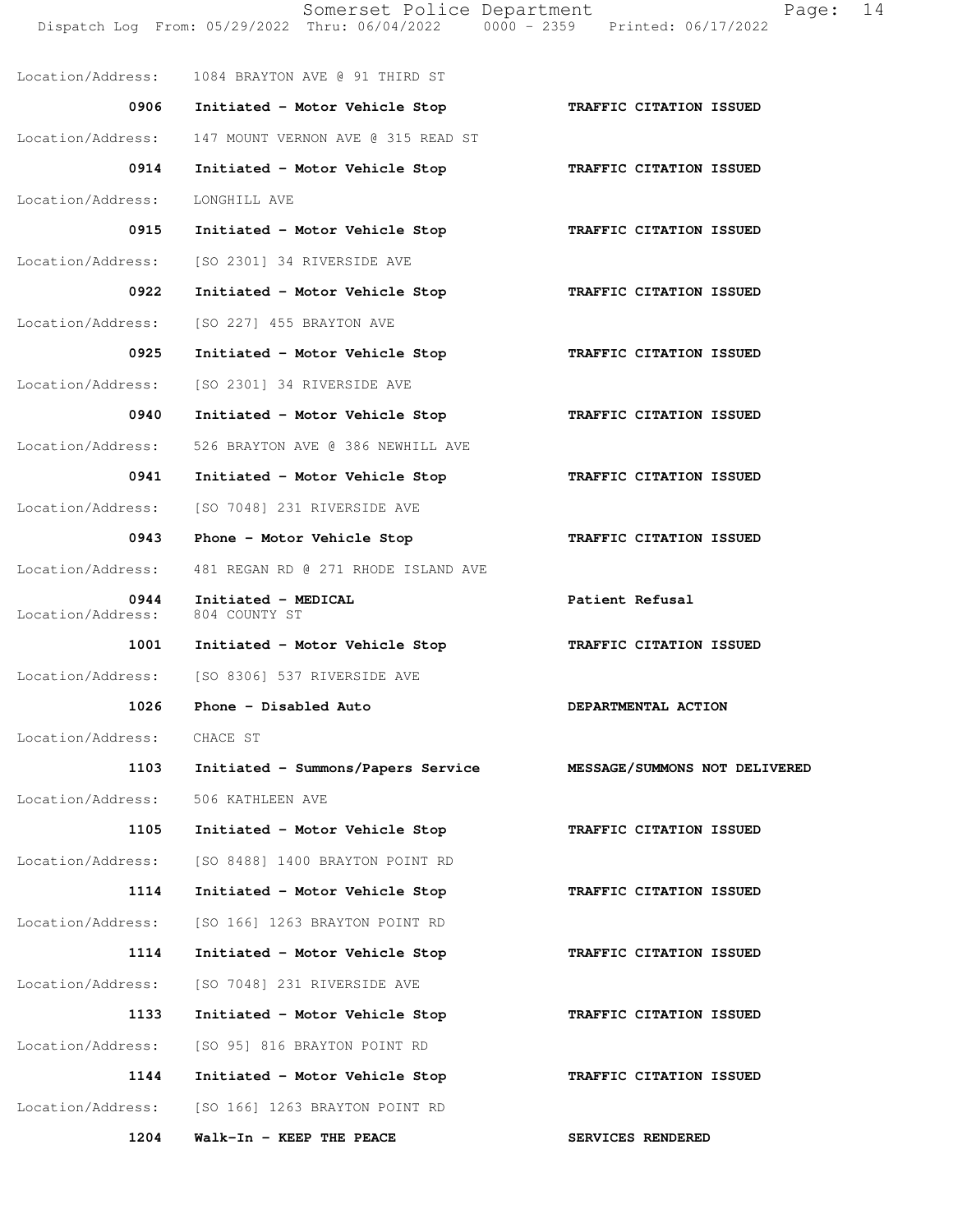|                                                 | Somerset Police Department<br>Dispatch Log From: 05/29/2022 Thru: 06/04/2022 0000 - 2359 Printed: 06/17/2022 | 15<br>Page:                   |
|-------------------------------------------------|--------------------------------------------------------------------------------------------------------------|-------------------------------|
| Location/Address:                               | 109 SHAWOMET AVE Apt. #2                                                                                     |                               |
| Location/Address:                               | 1222 Phone - Check Well Being<br>[SO 141] 978 COUNTY ST                                                      | <b>UNFOUNDED</b>              |
| 1255<br>Location/Address:<br>Refer To Incident: | Walk-In - Fraud<br>91 MASON AVE<br>$22 - 619 - OF$                                                           | REPORT PREPARED               |
| 1326<br>Location/Address:                       | Initiated - Continued Investigation<br>[SO 88] 1141 BRAYTON AVE                                              | <b>INVESTIGATED</b>           |
| 1328<br>Location/Address:                       | Initiated - Continued Investigation<br>[SO 204] 525 COUNTY ST                                                | <b>INVESTIGATED</b>           |
| 1401                                            | Initiated - Transport Citizen                                                                                | DEPARTMENTAL ACTION           |
| Location/Address:                               | [SO 88] 1141 BRAYTON AVE                                                                                     |                               |
| 1407<br>Location/Address:                       | Phone - Assist Other Agency<br>[SO 138] 1878 WILBUR AVE                                                      | UNFOUNDED                     |
| 1413<br>Location/Address:<br>Refer To Accident: | Initiated - Accident<br>[SO 9013] 159 BRAYTON AVE<br>$22 - 195 - AC$                                         | REPORT PREPARED               |
| 1422<br>Location/Address:                       | Phone - Auto Lockout<br>[SO 5120] 1072 GRAND ARMY HWY                                                        | SERVICES RENDERED             |
| 1431<br>Location/Address:                       | Phone - Auto Lockout<br>[SO 5120] 1072 GRAND ARMY HWY                                                        | SERVICES RENDERED             |
| 1515<br>Location/Address:                       | Initiated - PREMISE CHECK<br>[SO 138] 1878 WILBUR AVE                                                        | <b>INVESTIGATED</b>           |
| 1622<br>Location/Address:                       | Initiated - Disturbance<br>[SO 87] 625 COUNTY ST                                                             | <b>INVESTIGATED</b>           |
| 1723                                            | Initiated - Summons/Papers Service                                                                           | MESSAGE/SUMMONS NOT DELIVERED |
| Location/Address:                               | 506 KATHLEEN AVE                                                                                             |                               |
| 1732                                            | Initiated - Parking Violation                                                                                | PARKING TICKET ISSUED         |
| Location/Address:                               | [SO 87] 625 COUNTY ST                                                                                        |                               |
| 1749                                            | Initiated - PREMISE CHECK                                                                                    | DEPARTMENTAL ACTION           |
| Location/Address:                               | [SO 138] 1878 WILBUR AVE                                                                                     |                               |
| 1832                                            | Phone - Alarm Burglar/Holdup                                                                                 | ACCIDENTAL/DEFECTIVE ALARM    |
| Location/Address:                               | [SO 128] 585 GRAND ARMY HWY                                                                                  |                               |
| 1833                                            | Phone - Open Door/Window                                                                                     | DEPARTMENTAL ACTION           |
| Location/Address:                               | [SO 1677] 580 WHETSTONE HILL RD                                                                              |                               |
| 1843                                            | Phone - 911 Hang up/Aban line/Unf Call                                                                       | ACCIDENTAL 9-1-1 CALL         |
| Location/Address:                               | 608 HIGHVIEW AVE                                                                                             |                               |
| 1848                                            | Initiated - PREMISE CHECK                                                                                    | DEPARTMENTAL ACTION           |
| Location/Address:                               | [SO 138] 1878 WILBUR AVE                                                                                     |                               |
| 2012<br>Location/Address:<br>Refer To Incident: | Phone - Motor Vehicle Complaints<br>[SO 6580] 1369 VINE ST<br>$22 - 620 - OF$                                | REPORT PREPARED               |
| 2038                                            | Phone $-$ Runaway                                                                                            | REPORT PREPARED               |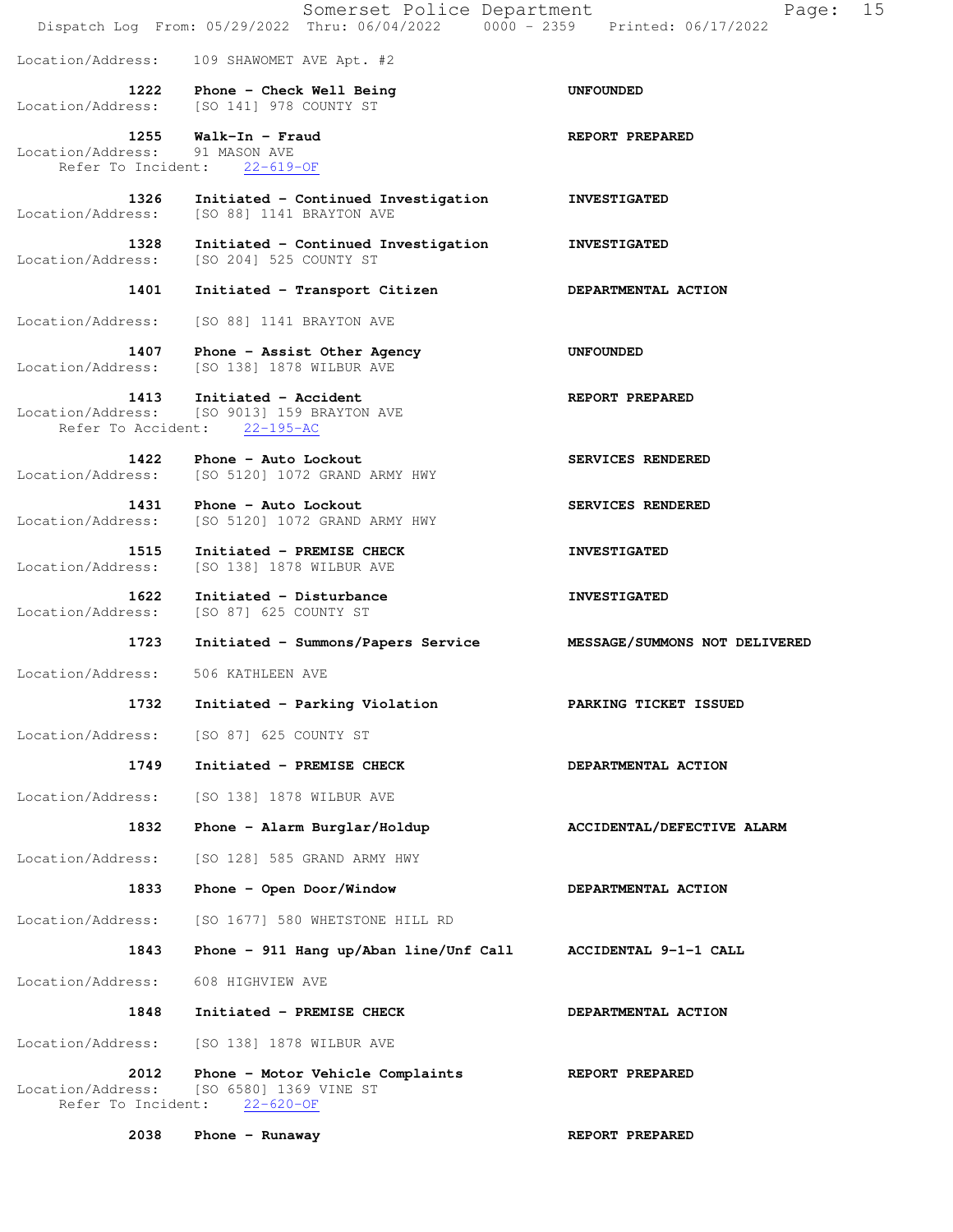|                                                               | Somerset Police Department                                                                  | Page:<br>Dispatch Log From: 05/29/2022 Thru: 06/04/2022 0000 - 2359 Printed: 06/17/2022 | 16 |
|---------------------------------------------------------------|---------------------------------------------------------------------------------------------|-----------------------------------------------------------------------------------------|----|
|                                                               | Location/Address: [SO 9676] 91 HEMLOCK ST<br>Refer To Incident: 22-622-OF                   |                                                                                         |    |
| 2102                                                          | Phone - MEDICAL                                                                             | TRANSPORT-HOSPITAL MEDICAL                                                              |    |
|                                                               | Location/Address: [SO 8306] 537 RIVERSIDE AVE                                               |                                                                                         |    |
| 2106                                                          | Initiated - PREMISE CHECK                                                                   | DEPARTMENTAL ACTION                                                                     |    |
|                                                               | Location/Address: [SO L0000028] SIMBROM DR                                                  |                                                                                         |    |
| Location/Address:                                             | 2115 Phone - Accident<br>150 HIGH ST<br>Refer To Accident: 22-196-AC                        | REPORT PREPARED                                                                         |    |
| 2130<br>Location/Address:                                     | Initiated - Suspicious Auto<br>[SO 91] 115 WOOD ST                                          | <b>UNFOUNDED</b>                                                                        |    |
|                                                               | 2130 Phone - ASSAULT & BATTERY<br>Location/Address: [SO 138] 1878 WILBUR AVE                | SERVICES RENDERED                                                                       |    |
| 2148<br>Refer To Accident:                                    | <b>Phone - Accident</b><br>Location/Address: [SO 8306] 537 RIVERSIDE AVE<br>$22 - 197 - AC$ | REPORT PREPARED                                                                         |    |
| 2154<br>Location/Address: 116 LEWIS AVE<br>Refer To Incident: | Phone - Disturbance<br>$22 - 621 - OF$                                                      | REPORT PREPARED                                                                         |    |
| 2237                                                          | Phone - Disturbance                                                                         | SERVICES RENDERED                                                                       |    |

 Location/Address: [SO 7434] 116 LEWIS AVE Refer To Incident: 22-621-OF

## **For Date: 06/04/2022 - Saturday**

| 0038<br>Location/Address: | Phone - Assist Other Police Department<br>BUFFINTON ST | <b>UNFOUNDED</b>        |
|---------------------------|--------------------------------------------------------|-------------------------|
| 0102                      | Initiated - PREMISE CHECK                              | DEPARTMENTAL ACTION     |
| Location/Address:         | [SO 9602] 1693 GRAND ARMY HWY                          |                         |
| 0109                      | Initiated - PREMISE CHECK                              | DEPARTMENTAL ACTION     |
| Location/Address:         | [SO L0000039] SLADES FERRY AVE                         |                         |
| 0117                      | Initiated - PREMISE CHECK                              | DEPARTMENTAL ACTION     |
| Location/Address:         | [SO 9588] 1280 WILBUR AVE                              |                         |
| 0117                      | Initiated - PREMISE CHECK                              | DEPARTMENTAL ACTION     |
| Location/Address:         | [SO L0000027] WILBUR AVE                               |                         |
| 0121                      | Initiated - PREMISE CHECK                              | DEPARTMENTAL ACTION     |
| Location/Address:         | [SO 138] 1878 WILBUR AVE                               |                         |
| 0125                      | Initiated - Motor Vehicle Stop                         | TRAFFIC CITATION ISSUED |
| Location/Address:         | 1159 READ ST @ 285 IRVING AVE                          |                         |
| 0132                      | Initiated - PREMISE CHECK                              | DEPARTMENTAL ACTION     |
| Location/Address:         | [SO 33] 1159 READ ST                                   |                         |
| 0138                      | Initiated - PREMISE CHECK                              | DEPARTMENTAL ACTION     |
| Location/Address:         | [SO 15] 500 READ ST                                    |                         |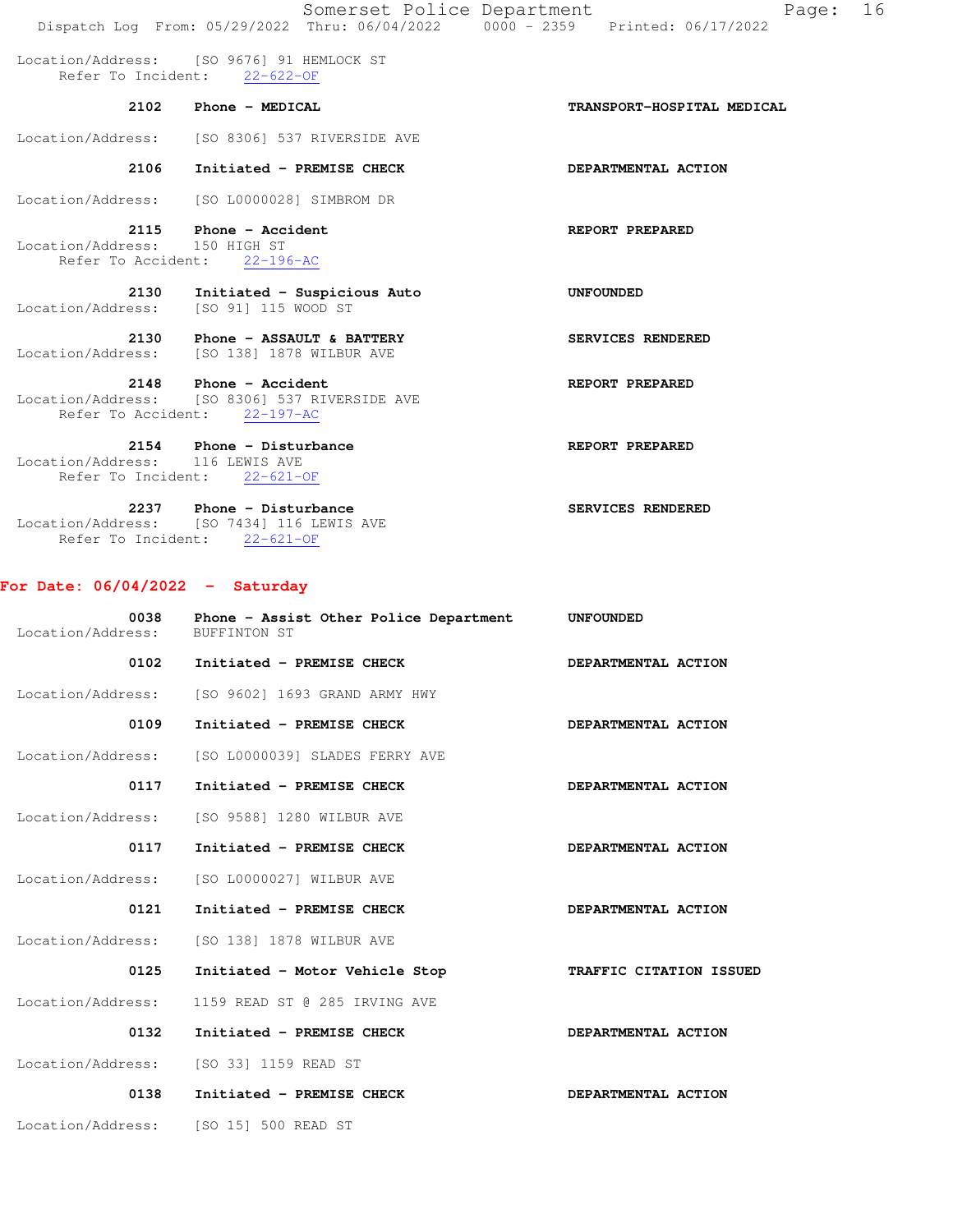| 0138                                            | Initiated - PREMISE CHECK                                                                                    | DEPARTMENTAL ACTION        |
|-------------------------------------------------|--------------------------------------------------------------------------------------------------------------|----------------------------|
| Location/Address:                               | [SO 92] 700 READ ST                                                                                          |                            |
| 0411<br>Location/Address:                       | Initiated - Suspicious Auto<br>[SO 138] 1878 WILBUR AVE                                                      | <b>INVESTIGATED</b>        |
| 0415<br>Location/Address:                       | Phone - Alarm Burglar/Holdup<br>[SO 7048] 231 RIVERSIDE AVE                                                  | SERVICES RENDERED          |
| 0651                                            | Initiated - PREMISE CHECK                                                                                    | DEPARTMENTAL ACTION        |
| Location/Address:                               | [SO L0000028] SIMBROM DR                                                                                     |                            |
| 0933<br>Location/Address:                       | Phone - Suspicious Person/Activity<br>[SO 2838] 505 GRAND ARMY HWY                                           | <b>REPORT PREPARED</b>     |
| 1020                                            | Phone - Animal Complaint                                                                                     | DEPARTMENTAL ACTION        |
| Location/Address:                               | [SO 78] 100 NEWHILL AVE                                                                                      |                            |
| 1105                                            | Phone - Disturbance                                                                                          | DEPARTMENTAL ACTION        |
| Location/Address:                               | [SO 138] 1878 WILBUR AVE                                                                                     |                            |
| 1136<br>Location/Address:                       | Phone - Suspicious Auto<br>190 GRANDVIEW AVE                                                                 | SERVICES RENDERED          |
| 1221                                            | Phone - Animal Complaint                                                                                     | DEPARTMENTAL ACTION        |
| Location/Address:                               | 100 NEWHILL AVE                                                                                              |                            |
| Location/Address: 170 WORDELL RD                | 1257 Phone - Officer Wanted<br>Refer To Incident: 22-624-OF                                                  | REPORT PREPARED            |
|                                                 | 1343 Phone - Officer Wanted<br>Location/Address: [SO 7269] 164 MOUNT HOPE RD<br>Refer To Incident: 22-625-OF | REPORT PREPARED            |
|                                                 | 1504 Phone - MEDICAL                                                                                         | TRANSPORT-HOSPITAL MEDICAL |
| Location/Address:                               | [SO 227] 455 BRAYTON AVE                                                                                     |                            |
| 1607                                            | Phone - 911 Hang up/Aban line/Unf Call                                                                       | ACCIDENTAL 9-1-1 CALL      |
|                                                 | Location/Address: [SO 8408] 3471 COUNTY ST                                                                   |                            |
| 1635<br>Location/Address:<br>Refer To Incident: | Phone - Officer Wanted<br>157 LINCOLN AVE<br>$22 - 626 - OF$                                                 | REPORT PREPARED            |
| 1700<br>Location/Address:                       | Phone - 911 Hang up/Aban line/Unf Call<br>WILBUR AVE                                                         | <b>UNFOUNDED</b>           |
| 1717<br>Location/Address:                       | Phone - FireWorks Complaint<br>SHERMAN RD                                                                    | <b>UNFOUNDED</b>           |
| Refer To Accident:                              | 1746 Phone - Accident<br>Location/Address: 455 BRAYTON AVE @ 425 GRAND ARMY HWY<br>$22 - 198 - AC$           | REPORT PREPARED            |
| 1908<br>Location/Address:                       | Phone - Check Well Being<br>[SO 4654] 18 DUMONT AVE                                                          | <b>INVESTIGATED</b>        |
| 1915<br>Location/Address:                       | Phone - Fire Alarm<br>11 KENNEDY TER Apt. #2                                                                 | <b>INVESTIGATED</b>        |
| 1917                                            | Phone - MEDICAL                                                                                              | TRANSPORT-HOSPITAL MEDICAL |